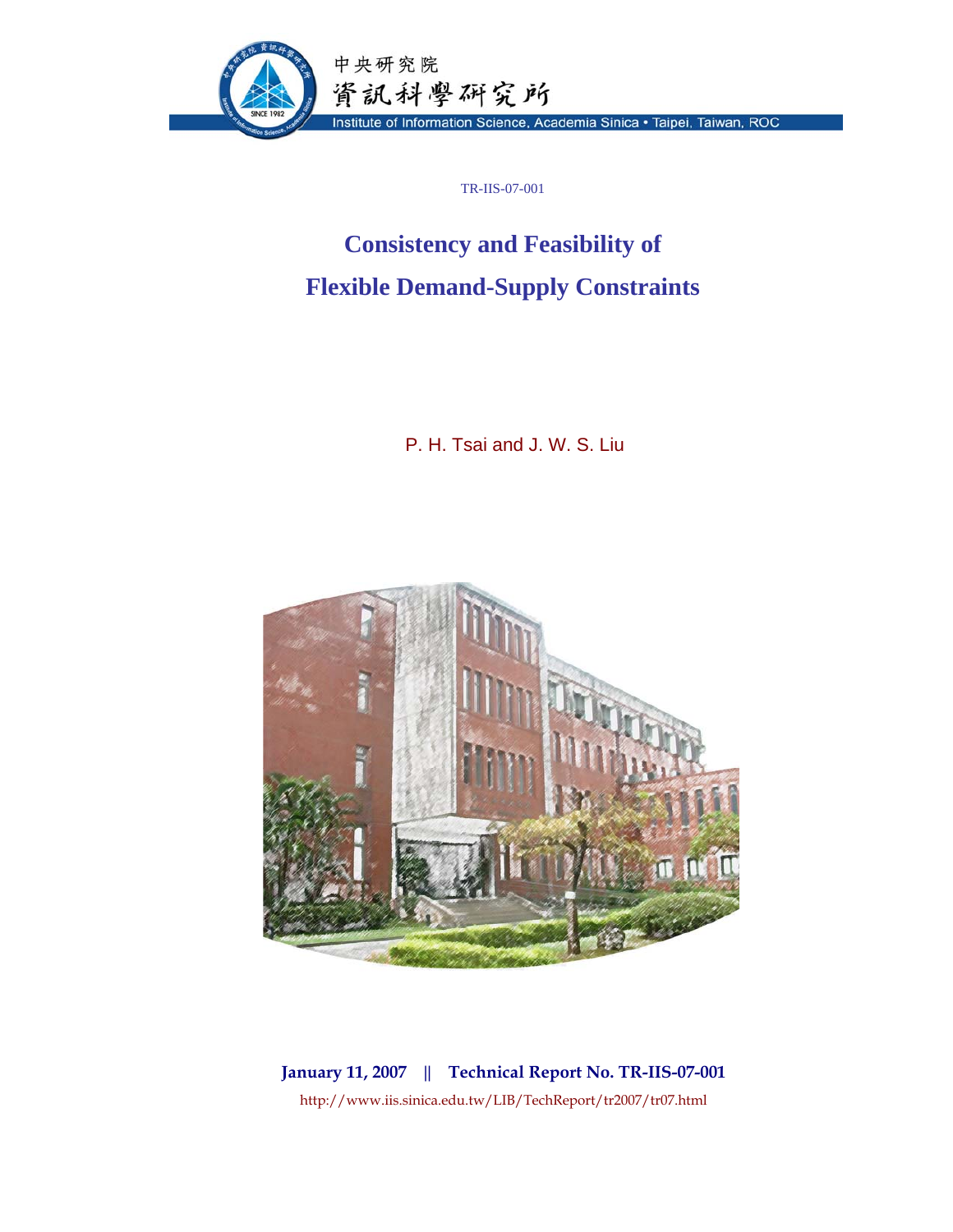Institute of Information Science, Academia Sinica

Technical Report TR-IIS-07-001

# **Consistency and Feasibility of Flexible Demand-Supply Constraints**

P. H. Tsai and J. W. S. Liu

## **Abstract**

A *general schedule specification* (*GSS*) defines constraints on sizes and temporal separation of individual dispatches and upper and lower bounds on the total size of dispatches in specified time intervals. A dispatch may be a dispensing of medications to an individual, a delivery of some fresh produce to a green grocer, the transmission of a multimedia data element to a web surfer, and so on. When given a GSS, the scheduler can choose any schedule that the meets the constraints defined by the specification. The GSS is *consistent* if the constraints defined by it do not conflict with each other and is *feasible* if there is a schedule that meets all constraints. This paper describes conditions and algorithms which the scheduler can use to determine whether the specification is consistent and feasible and to schedule dispatches according to the GSS.

Copyright @ January 2007

 P. H. Tsai is affiliated with Department of Computer Science, National Tsing Hua University, Taiwan. J. W. S. Liu is affiliated with Institute of Information Science, Academia Sinica, Taiwan.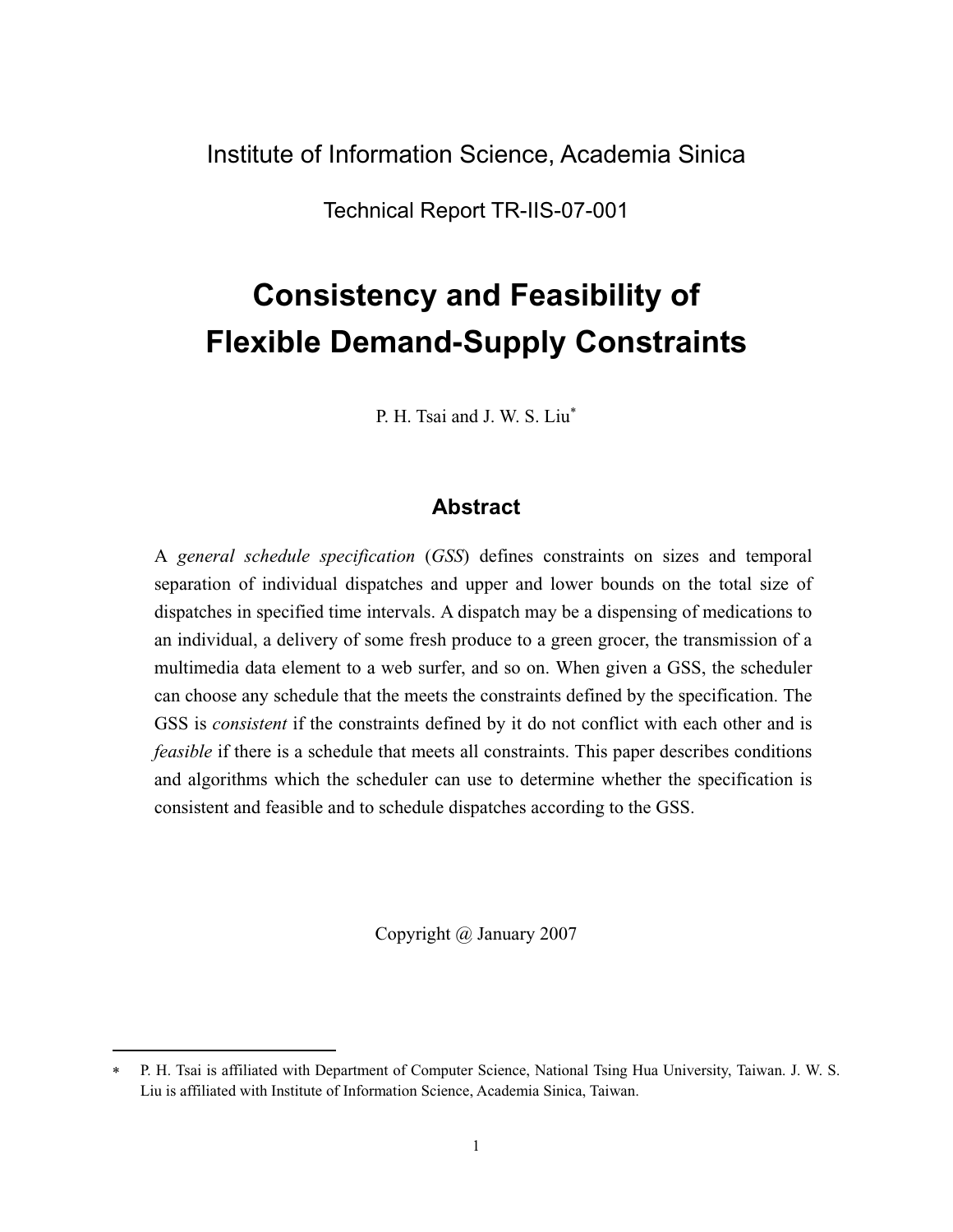## **Table of Contents**

| 3 Feasibility Test Based on Minimum Demand Schedule7   |  |
|--------------------------------------------------------|--|
| 4 Feasibility Test Based on Maximum Supply Schedule 14 |  |
|                                                        |  |
|                                                        |  |
|                                                        |  |
|                                                        |  |
|                                                        |  |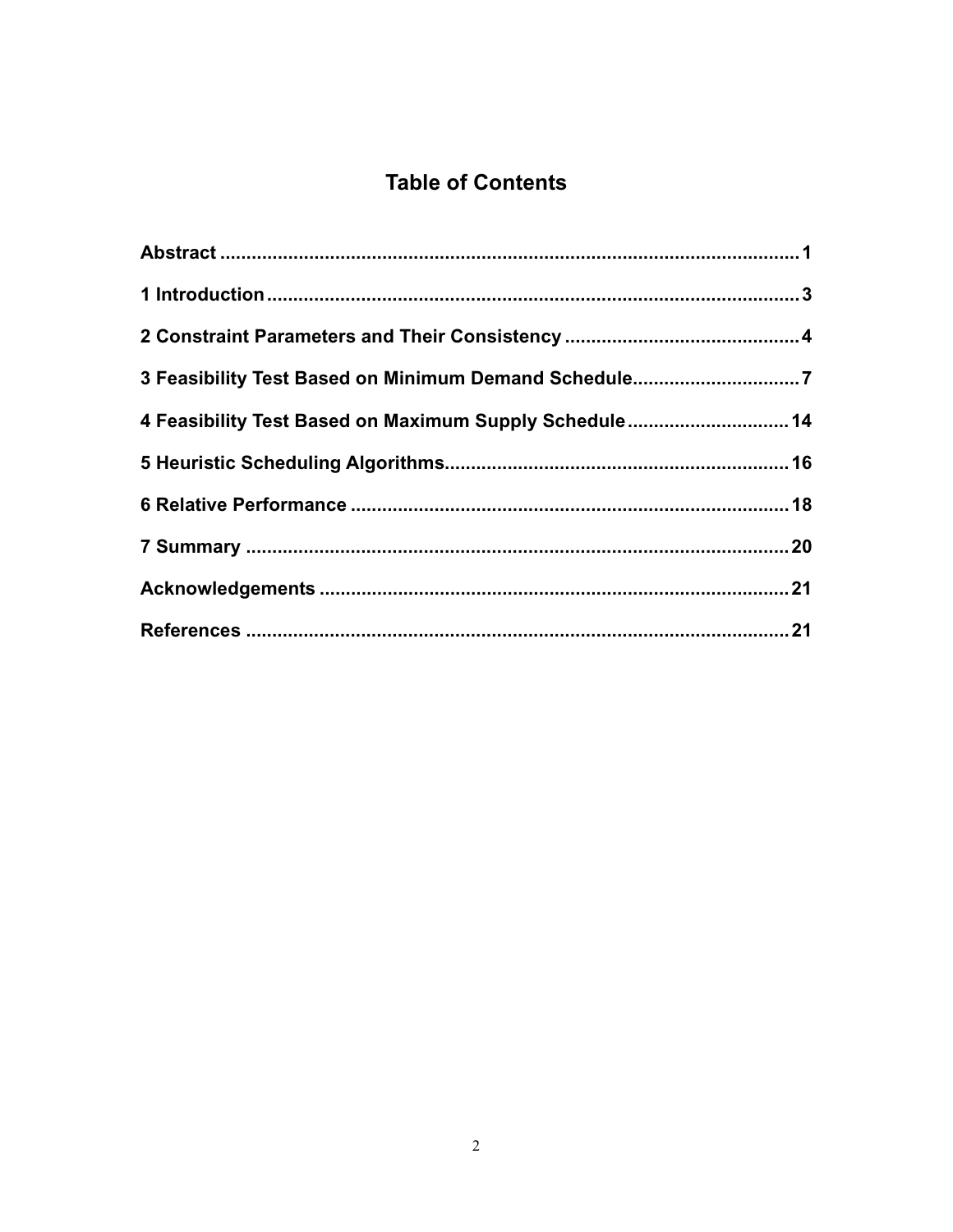## **1 Introduction**

Flexibility is a desirable attribute of schedules of many widely disparate activities. Examples include schedules for dispensing medications to individuals, produce deliveries to green grocers and multimedia data transmissions to web surfers. Many individuals today take multiple medications on a long term basis to control chronicle conditions and maintain health. It would be a hardship for even the most disciplined and conscious user to adhere to a rigid, inflexible schedule, day in and day out. Fortunately, directions of most medications allow some variations in sizes of doses and separations between doses. A smart medication dispenser such as the one described in [1] can take advantage of the allowed variations to make its user's medication schedule flexible, conforming to the user's life style and habits whenever possible. Similarly, by using flexible schedules that take full advantage of tolerable variations in amounts and times of deliveries, the schedulers in commodity-flow management and web hosting systems can help the suppliers to better meet the conflicting demands of their customers.

 Hereafter, we use the term *dispatches*, rather than application specific terms such as doses and deliveries, except for where it is necessary to be specific. In addition to ranges of sizes and temporal separations of individual dispatches, there may also be bounds on the total size of dispatches over specified time intervals. We refer to these parameters collectively as a *general schedule specification* (*GSS*). It is a subset of the medication schedule specification introduced in [2, 3] to capture directions of multiple medications managed by a smart medication dispenser for a user. The constraints defined by the individual parameters in a GSS are *consistent* if they do not conflict with each other. We call a schedule that meets all the constraints a *feasible schedule* and say that the constraints, and hence the specification, are *feasible* if there is a feasible schedule. A GSS is *consistent and feasible* if the constraints defined by it are consistent and feasible.

In each of the above examples, the scheduler is given a GSS. Before it proceeds to schedule dispatches according to the specification, the scheduler must make sure that the specification is consistent and feasible. This paper describes conditions and algorithms which the scheduler can use for this purpose. The d*emand versus supply test* (*DST*) described here is a more accurate feasibility test than the dosage demand test [1]. As a by-product, the DST test produces a feasible dispatch schedule when it finds the specification feasible. The paper also describes heuristic scheduling algorithms and evaluates their performance along different dimensions.

The problem on feasibility of GSS resembles the schedulability analysis problems treated in real-time systems literatures (e.g. [4-6]). The purpose of schedulability analysis is to determine whether a given set of real-time tasks that share resources has a feasible schedule. The tasks may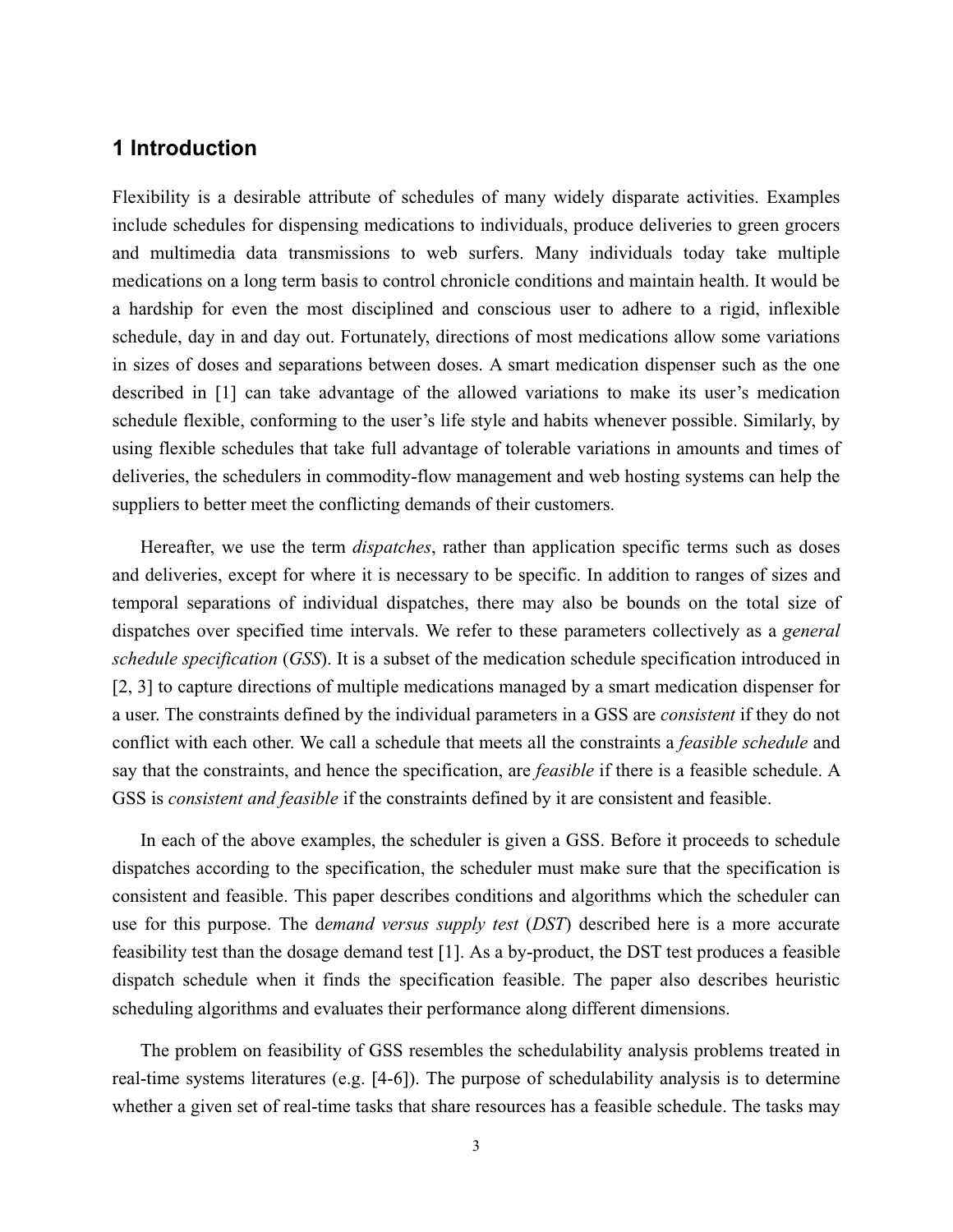be infeasible because they demand more resources than what are available. We can also caste our feasibility test problem as that of determining whether the available supply is sufficient to meet the demands. This is where the similarity between the problems ends, however. The problem of scheduling dispatches with size and temporal separation constraints resembles pin-wheel scheduling problems (e.g., [7, 8]) that arise in real-time systems and machine maintenance. An important difference is the requirements defined by bounds on the total size of dispatches in specified intervals, and these bounds are the reason that a consistent GSS may not be feasible. Pin-wheel scheduling is not concerned with such constraints. According to the models used for supply chain assignment and scheduling (e.g., [9]), customers make one-time orders. The goal is to find schedules with minimum weighted total production and distribution cost, subject to some constraints on lead and completion times. It will become evident in later sections that the problem differs significantly from the problem addressed here.

Following this introduction, Section 2 presents a formal definition of GSS and the necessary conditions that a GSS must satisfy to be consistent. Sections 3 and 4 describe the parts of a feasibility test, called demand versus supply test, and discuss the conditions under which the test is accurate. Section 5 describes heuristic algorithms for dispatch scheduling. Section 6 defines figures of merit used to measure the performance of the algorithms and present simulation data on their relative performance. Section 7 is a summary and discusses future work.

#### **2 Constraint Parameters and Their Consistency**

Again, our focus is on schedules of activities such as dispensing a medication, delivering a kind of produce, etc. Fig. 1 gives a partial list of parameters provided by a GSS for such a schedule.

| $\bullet$ N:       | Name of items to be dispatched                                            |
|--------------------|---------------------------------------------------------------------------|
| $\bullet$ g:       | Granularity of dispatches                                                 |
| $\bullet$ $\tau$ . | Basic unit of time                                                        |
|                    | • $[d_{min}, d_{max}]$ : Minimum and maximum sizes of dispatches          |
|                    | • $[s_{min}, s_{max}]$ : Minimum and maximum temporal separations between |
|                    | (consecutive) dispatches                                                  |
|                    | • $[T_{min}, T_{max}]$ : Minimum and maximum schedule durations           |
| $\bullet$ (B, R):  | Supply rate defined by budget B (maximum total size) over                 |
|                    | a specified time interval given by replenishment delay R                  |
| • $(L, P)$ :       | Demand rate defined by lower bound L on total size over a                 |
|                    | specified time interval of length P                                       |

#### **Fig. 1 Constraint Parameters**

The name *N* identifies the kind of items to be dispatched and provides physical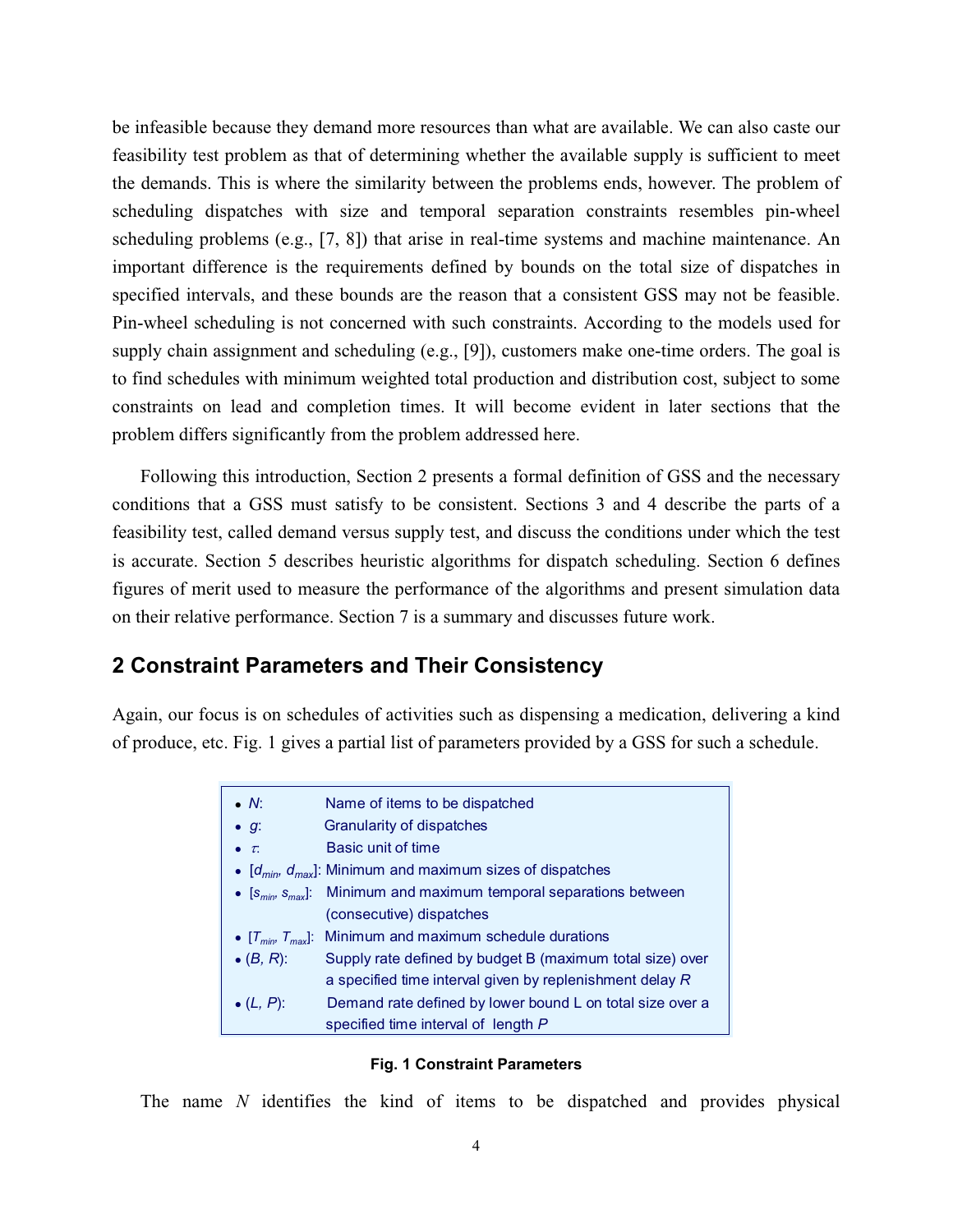characteristics and other attributes needed by the scheduler and the application. The granularity *g* specifies the absolute minimum amount to dispatch each time. For example, a granule of a medication may be a tablet or caplet, or some number of milligrams or cubic centimeters, etc. while a granule of a produce may be a crate or a kilogram. Similarly, the basic unit of time  $\tau$  is application dependent. It may be 15 minutes, 1/2 hour or an hour for medication administration, but is an hour, a day or a week for schedules of produce and commodity deliveries.

*Dispatch size* is the number of granules to be dispatched at a time. *Separation* is the length of time interval, measured in terms of number of time units, between any two consecutive dispatches. The specification constrains the size of each dispatch to be in the range  $[d_{min}, d_{max}]$ delimited by the *minimum dispatch size dmin* and *maximum dispatch size dmax*. Similarly, the specification constrains the separations between consecutive dispatches to be within the range [*smin*, *smax*] delimited by the *minimum separation smin* and the *maximum separation smax*. All of these parameters are integer valued. This paper focuses on the special case where both the size range  $[d_{min}$ ,  $d_{max}$ ] and separation range [ $s_{min}$ ,  $s_{max}$ ] are contiguous. In general case, each of these ranges may consist of multiple disjoint ranges. We will discuss the general case in Section 7.

A schedule can be defined in general by a list of 2-tuples  $(t_i, d_i)$  of time instants  $t_i$  and dispatch size  $d_i$ , for  $i = 0, 1, \ldots, K$ . Both  $t_i$  and  $d_i$  are integers. The list is sorted in ascending order according to  $t_i$ . The time origin  $t_0 = 0$  is the time of the first dispatch; it is the start of the schedule. The presence of (*ti, di*) in the list means that a dispatch of *di* granules is scheduled at *ti* time units from the start. For example, if the list is the schedule of a medication that comes in tablet form, *ti* and *di* give, respectively, the time in minute or hour and the number of tablets of the *i*th dose according to the schedule. The total number *K* of dispatches is a function of the duration *T* of the schedule. *T* must be in the range delimited by the *minimum duration*  $T_{min}$  and the *maximum duration Tmax*.

Fig.1 also gives an upper bound and a lower bound on combinations of dispatch sizes and separations. The *supply rate* (*B, R*) bounds from above the total dispatch size over an interval of time: No more than *B* granules of *N* can be dispatched in any time interval of length *R* time units. *B* stands for *budget*, and *R* stands for *replenishment delay.* Before the first dispatch, the current budget of *N* is *B*. When a dispatch of size *d* is made at time *t*, *d* granules of the current budget are consumed, and the *d*-granule chunk will be replenished at time  $t + R$ . At the time of any dispatch, the dispatch size can be no more than the current budget. This way of controlling the total size of dispatches over time resembles the way some sporadic servers in real-time systems control the processor bandwidth consumed by aperiodic tasks [10-12]. As examples, the direction of a pain killer whose effect takes 24 hours to dissipate typically includes something like "no more than 6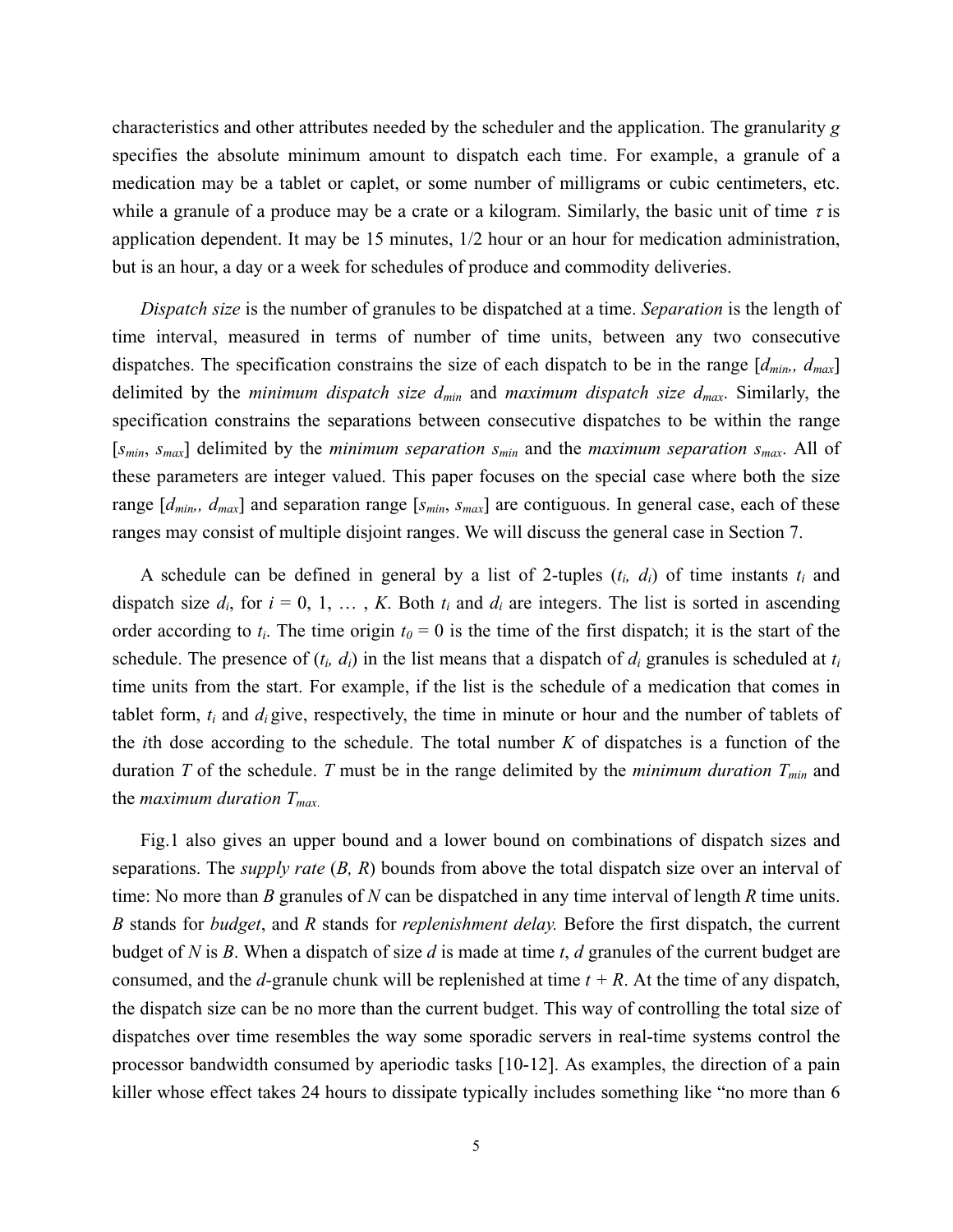tablets in 24 hours" to prevent overdose. The supplier of a produce that takes two weeks to mature may impose an upper limit of "at most 100 crates in 14 days" to prevent exhaustion of the supply. These supply rate limits are specified as (6, 24) and (100, 14), respectively, in the GSS for the pain killer and produce.

For some medications (e.g., antibiotics), it is important that a certain amount of the medication is at work at all times. Such a medication typically has a *demand rate constraint*  specified by a 2-tuple (*L, P*): This constraint requires that the total size of dispatches within any interval of length *P* (time units) to be at least equal to the lower bound *L* granules. Such a constraint is also appropriate for produce deliveries. A green grocer would want to have a lower limit, such as "at least 20 crates in any 7 consecutive days" or "at least 20 crates every week". These limits are specified as (20, 7)-*uniform* and (20, 7)-*periodic*, respectively, in the GSS. The definition of demand rate given above is for the (*L, P*)-*uniform* variant. The definition of the periodic variant (*L, P*)-*periodic* segments time into periods of length *P* and requires that the total size of dispatches in any period be at least *L*. This variant is less stringent. In the green grocer example, a schedule that delivers 20 crates on Monday of a week and 20 crates on Friday of the following week satisfies the (20, 7)-*periodic* demand rate constraint but not the (20, 7)-*uniform*  constraint. We focus on the uniform variant throughout the paper but will discuss when it is necessary to relax the requirement to the periodic variant. Since there is no source of ambiguity, we will omit mentions of time unit and granularity hereafter.

As stated earlier, a GSS is *consistent* if the constraints defined by the constraint parameters given by the specification are not in conflict with each other. Here, by a *conflict*, we mean some difference or incompatibility in one or more parameters that the scheduler cannot resolve automatically. When given a GSS, the scheduler first checks whether the specification is consistent. It proceeds to check for feasibility and try to compute a feasible schedule if the specification is consistent. Otherwise, it requests conflict resolution, either manually by persons who negotiated the specification or automatically by some specification tools.

The following theorem lists the conditions that constraints must satisfy to be consistent. An inform proof of the theorem can be found in [1].

*Theorem 1: The constraints given by a GSS are consistency if they satisfy all of the following conditions:* 

- *(1) Valid size range:*  $0 \le d_{min} \le d_{max}$
- *(2) Valid separation range:*  $0 < s_{min} \le s_{max}$
- *(3) Valid limit parameters:*  $d_{max} \leq B$  *and*  $s_{max} \leq P \leq T_{min}$
- *(4) Feasible supply rate:*  $d_{min} \times Floor[R/s_{max}] \leq B$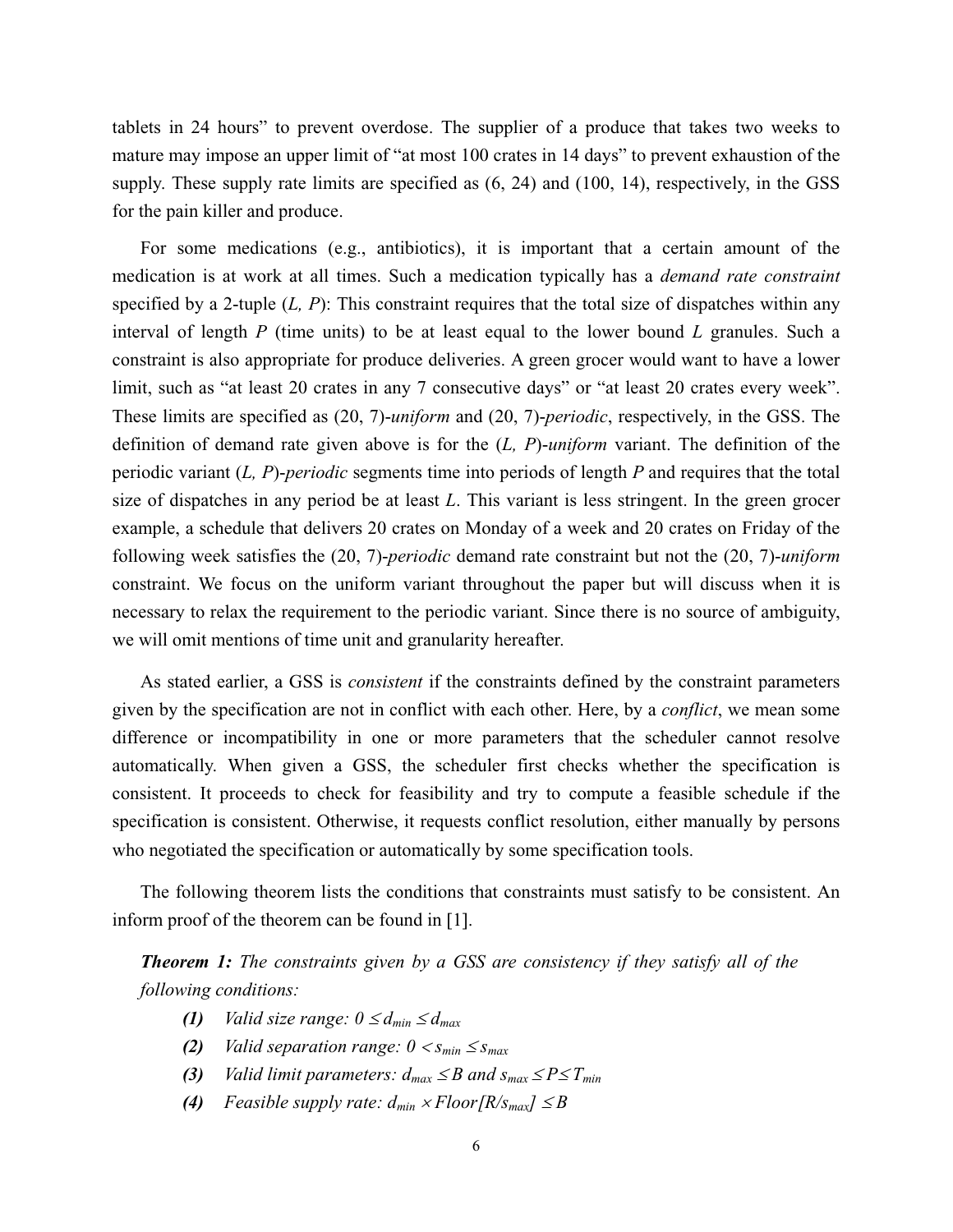- **(5)** *Feasible demand rate: Ceil[L /d<sub>max</sub> ]*  $\leq$  *Floor[P/s<sub>min</sub>]*
- **(6)** *Consistent dispatch rate limits:*  $B/R \geq L/P$

*where Ceil[x] and Floor[x] denote the ceiling and floor of x, respectively..*

Example 1 below illustrates that the conditions  $(1) - (6)$  are not sufficient to ensure feasibility of the GSS in general.

*Example 1*:  $[d_{min}, d_{max}] = [5, 6]$ ,  $[s_{min}, s_{max}] = [45, 46]$ ,  $(B, R) = (10, 79)$ ,  $(L, P) = (17, 159)$ 

The parameters satisfy these conditions. However, no schedule can satisfy all the constraints defined by them: It is not possible to meet the demand rate constraint with four dispatches of size 5, because some interval of length 159 contains only three dispatches with a total size 15. If three dispatches are used to satisfy the demand rate constraint, their sizes must be equal to or larger than 5, 6 and 6. But such a schedule cannot meet the supply rate constraint (10, 79) because consecutive dispatches of sizes 5 and 6 or 6 and 6 can be separated by at most 46.

Conditions  $(1) - (6)$  are sufficient, however, in the special cases listed in the following corollary.

*Corollary 2: In each of the following special cases, a GSS is consistent and feasible if the constraints it defines satisfy conditions (1)-(6) listed in Theorem 1:* 

- *(1)*  $L/P = 0$ , or  $B/R = \infty$
- *(2) d<sub>max</sub> divides B, R divides P, and the separation range includes R*  $d_{max}/B$

Condition (1) means either the demand rate or the supply rate is not constrained. The fact that a consistent specification is also feasible is obvious in this case. Case (2) permits a periodic schedule which uses a constant dispatch size of  $d_{max}$  and separations equal to Floor[ $R$   $d_{max}/B$ ] and Ceil[ $R d_{max}/B$ ] alternately. Such a schedule satisfies both the supply rate and demand rate constraints, as illustrated by Example 2.

**Example 2:** 
$$
[d_{min}, d_{max}] = [3, 5], [s_{min}, s_{max}] = [35, 46], (B, R) = (10, 79), (L, P) = (17, 158)
$$

The schedule that makes dispatches of size 5 at 0, 39, 79, 118, 158, and so on satisfies both variants of the demand rate constraint as well as the supply rate constraint.

#### **3 Feasibility Test Based on Minimum Demand Schedule**

We describe in this section and the next section the *demand versus supply test* for determining whether a GSS is feasible in the general case. The steps in the test are listed below.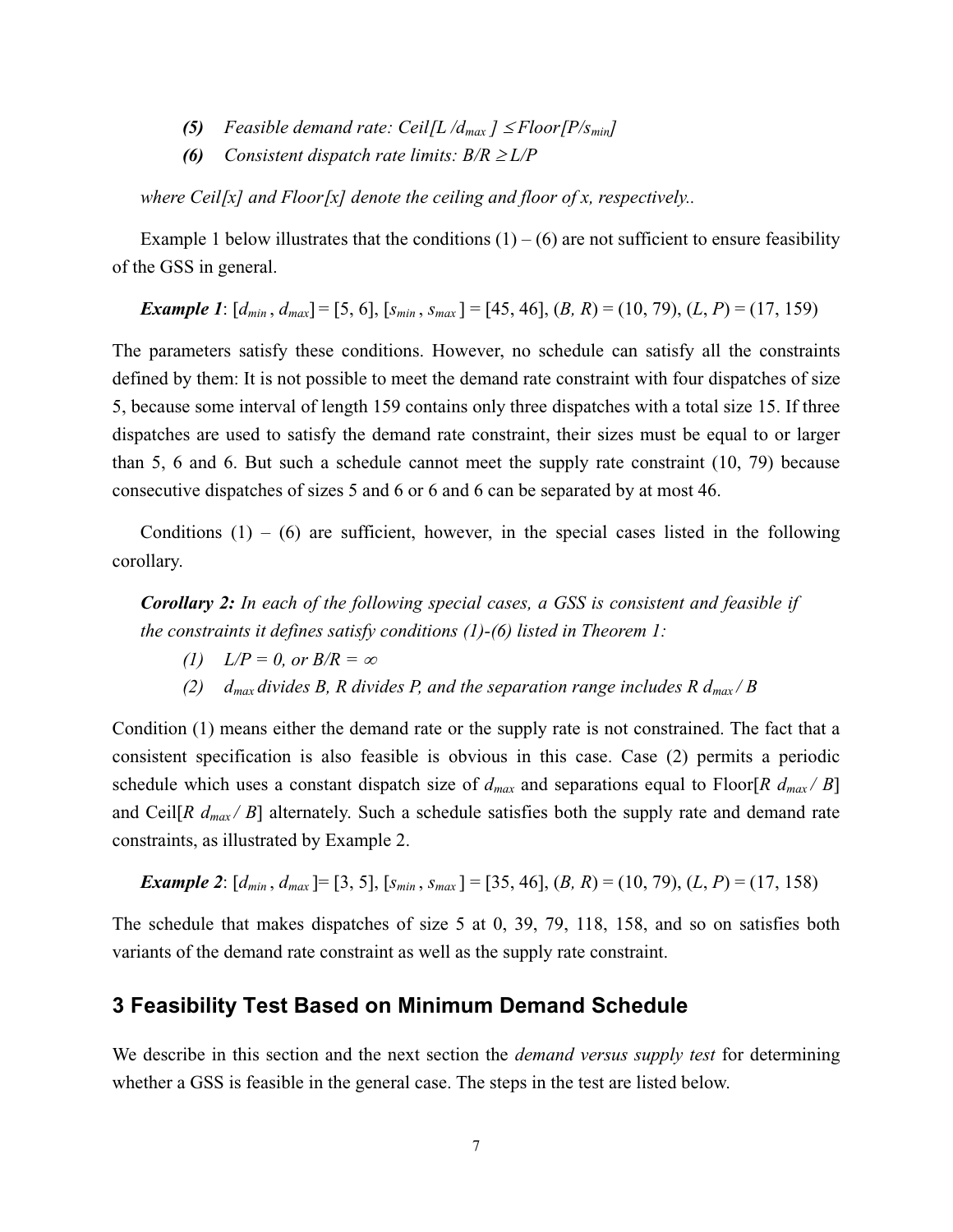#### *Demand versus Supply Test* **(DST)***:*

- 1. *Check whether the given set*  $\{[d_{min}, d_{max}]\}$ ,  $[s_{min}, s_{max}]\}$ ,  $(T_{min}, T_{max})$ ,  $(B, R)\}$ ,  $(L, P)\}$  of *parameters satisfies all the conditions in Theorem 1. If some condition in Theorem 1 is not satisfied, declare the specification inconsistent and return.*
- 2. *Check whether either condition in Corollary 2 is satisfied. If yes, declare the specification feasible and return.*
- 3. *Carry out one of the following steps to check the specification for feasibility:* 
	- (a) *Case R*  $\geq$  *P: Find the minimum demand schedule of the specification and the required supply of the schedule. If the required supply is no greater than the budget B, declare the specification feasible and return the minimum demand schedule. Else, declare that the specification may be infeasible and return.*
	- (b) *Case R < P: Find the maximum supply schedule of the specification and the available supply of the schedule. If the available supply is no less than L, declare the specification feasible and return the maximum supply schedule. Else, declare that the specification may be infeasible and return.*

This section defines the terms referred to in 3(a) and provides the rationale behind the step. We will define in the next section maximum supply schedule and available supply of the schedule and describe the rationale for Step 3(b).

To define minimum demand schedule, we need a few additional definitions. We call a periodic schedule that has *k* dispatches per period a *k*-*dispatch schedule* and denote the total size of dispatches in each period by  $\delta(k)$ , and the length of the period by  $\pi(k)$ . Each period of such a schedule can be defined by the sequence  $\{(t_0, d_0), (t_1, d_1), \ldots (t_i, d_i), \ldots (t_{k-l}, d_{k-l})\}$  of *k* dispatch times and sizes.  $t_0$  is the start of the period and the time of the first dispatch in the period. Subsequent dispatches in the period are made at times  $t_1, t_2, \ldots, t_{k-1}$ , for  $t_0 \le t_1 \le \ldots \le t_{k-1}$ , relative to the start of the period. For the sake of convenience, we let  $t_k$  denote the end of the period.  $t_k = t_0$  $+\pi(k)$  is the start of the next period; the size  $d_k$  of the dispatch at time  $t_k$  is  $d_0$ . Finally, let  $x_i = t_i$  $t_{i-l}$ , for  $i = 1, 2, \ldots, k$ , denote the separations between consecutive dispatches in each period.

For a given consistent set  $\{[d_{min}, d_{max}]\}$ ,  $[s_{min}, s_{max}]\}$ ,  $(B, R), (L, P)\}$  of constraint parameters, a *k*-dispatch schedule, defined by  $\{(t_0, d_0), (t_1, d_1), \ldots, (t_k, d_k)\}\$  and  $x_i = t_i - t_{i-1}$ , for  $0 < i \leq k$ , is a *k-dispatch minimum demand schedule* when the dispatch sizes and separations in each period are solutions of the following two-part problem.

#### *k-Dispatch Minimum Demand Problem:*

(1) *Find integers*  $x_1, x_2, \ldots, x_k$  that maximizes  $\pi(k) = \sum_{1 \leq j \leq k} x_j$  subject to the *constraints s*  $_{min} \le x_i \le s$   $_{max}$  *for i = 1, 2, ... k and*  $\pi(k) \le P$ *.*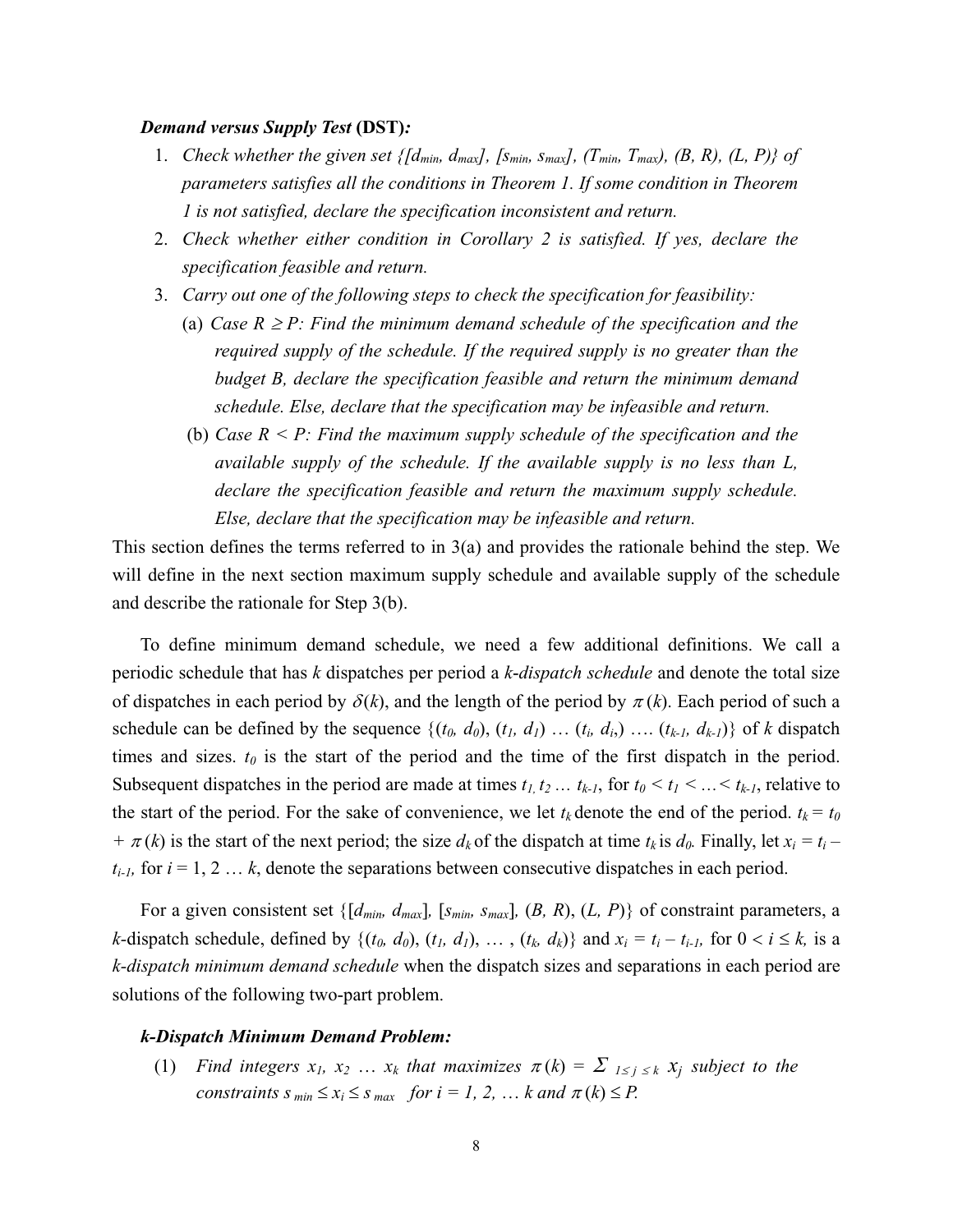(2) *Find integers d<sub>0</sub>, d<sub>1</sub> ... d<sub>k-1</sub> that minimizes*  $\delta(k) = \sum_{0 \le j \le k-1} d_j$  *subject to the constraints d*<sub>min</sub>  $\leq d_i \leq d$ <sub>max</sub> *for i = 1, 2, ... k and*  $\delta(k) \geq L$ *.* 

In other words, a *k*-dispatch minimum demand schedule has a longer period and a smaller total dispatch size than any *k*-dispatch schedule that meets the demand rate constraint (*L, P*). We call the schedule *MinDS*(*k*) for short.

To illustrate, we consider the following example:

**Example 3:** 
$$
[d_{min}, d_{max}] = [3, 10], [s_{min}, s_{max}] = [45, 55], (B, R) = (29, 220), (L, P) = (17, 158)
$$

There must be at least 2 dispatches to make up the total size of 17, and there can be at most three dispatches within a demand rate constraint period of 158. A 2-dispatch minimum demand schedule MinDS(2) is given by {(0, 9), (55, 8), (110, 9), ...}, that is,  $x_1 = x_2 = 55$ ,  $d_0 = 9$ ,  $d_1 = 8$ , period  $\pi(2) = 110$ , and total size  $\delta(2) = 17$ . A 3-dispatch minimum demand schedule is MinDS(3)  $= \{(0, 6), (52, 6), (105, 5), (158, 6), ...\}$  with period  $\pi(3) = 158$  and total size  $\delta(3) = 17$ .

We say that a *k*-dispatch schedule,  $\{(0, d_0), (x_1, d_1), (x_1 + x_2, d_2), \dots (x_1 + x_2, \dots + x_k, d_0)\}$ , with period  $\pi(k)$  and total dispatch size per period  $\delta(k)$ , is *well-formed* if  $d_0 \geq d_1 \geq ... \geq d_{k-1}$ ;  $x_1 \leq$  $x_2$  … $\leq x_k$ ; and for all  $0 \leq i \leq k-1$ ,  $d_i$  equals either Floor[ $\delta(k)/k$ ] or Ceil[ $\delta(k)/k$ ], and for all  $1 \leq i \leq k-1$ *k, x<sub>i</sub>* equals either Floor[ $\pi$  (*k*)/*k*] or Ceil[ $\pi$  (*k*)/*k*]. In other words, according to a well-formed schedule, the sizes of the dispatches differ by at most one, separations between dispatches differ by at most one, and the larger dispatches are make closer together earlier in the period.

The following lemma is true for Example 3. It is true in general because all the coefficients of the terms in the objective functions of the *k*-dispatch minimum demand problem are equal

## *Lemma 3: If the k-dispatch minimum demand problem admits a solution, then there is a a well-formed MinDS(k).*

Hereafter, by a MinDS(*k*), we mean the well-formed *k*-dispatch minimum demand schedule except for where it is stated otherwise.

The *required supply* of a MinDS(*k*) is the total size of all the dispatches within the replenishment interval [0, *R*) when  $P \leq R \lt \infty$ . A *minimum demand schedule* (*MinDS*) of a general schedule specification is a schedule that has the minimum required supply among MinDS(*k*) for all feasible values of *k*.

To illustrate, we return to the specification in Example 3. The replenishment delay *R* given by the specification is 220. The required supply of the 2-dispatch minimum demand schedule MinDS(2) is  $2 \times 17 = 34$ . The first period of the 3-dispatch minimum demand schedule MinDS(3)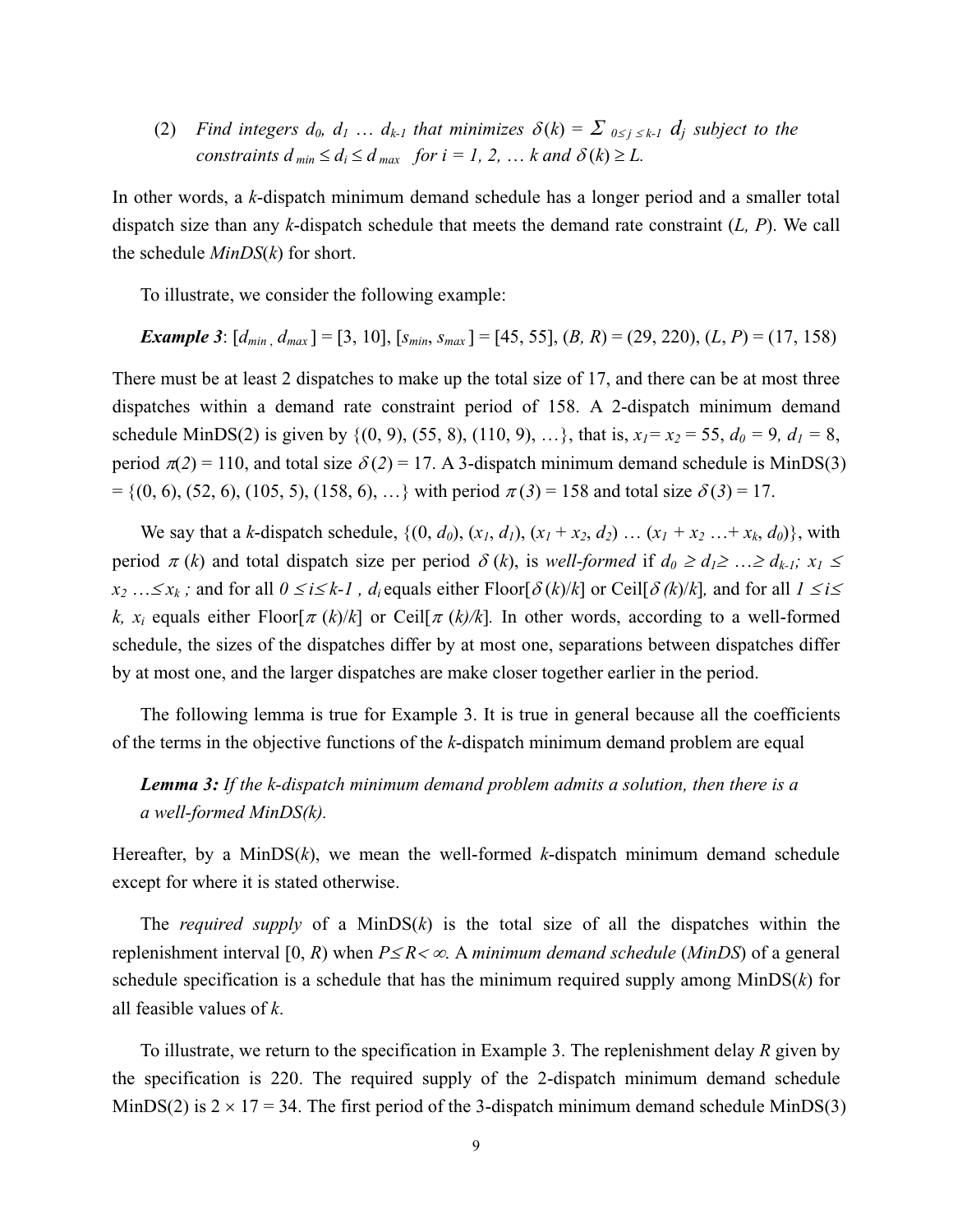falls within [0, 220). The first two dispatches of size 6 in the second period also fall in this interval. Therefore, the required supply of MinDS(3) is  $17 + 12 = 29$ , and the minimum demand schedule MinDS of this specification is MinDS(3).

Fig. 2 gives a pseudo-code description of the functions for finding separations and dispatch sizes that are solutions of the *k-*dispatch minimum demand problem. The functions take constant time. The worst case time required to find the minimum demand schedule of the specification is in order of the maximum of the widths of the separation range and the dispatch size range.



**Fig. 2 Algorithm for finding MinDS(***k***)**

The following lemma allows us to say that since the budget *B* given by the specification in Example 3 is 29, which equals the required supply of its MinDS, the specification is feasible.

*Lemma 4: A given GSS*  $\{[d_{min}, d_{max}], [s_{min}, s_{max}], (B, R), (L, P)\}$ , where  $R \ge P$ , is feasible *if the budget B is equal to or larger than the required supply of the minimum demand schedule MinDS of the specification.* 

**Proof:** By definition, all dispatch(s) within the interval [0, *R*) can be scheduled according to the MinDS if the required supply of the minimum demand schedule is not larger than *B*. We need to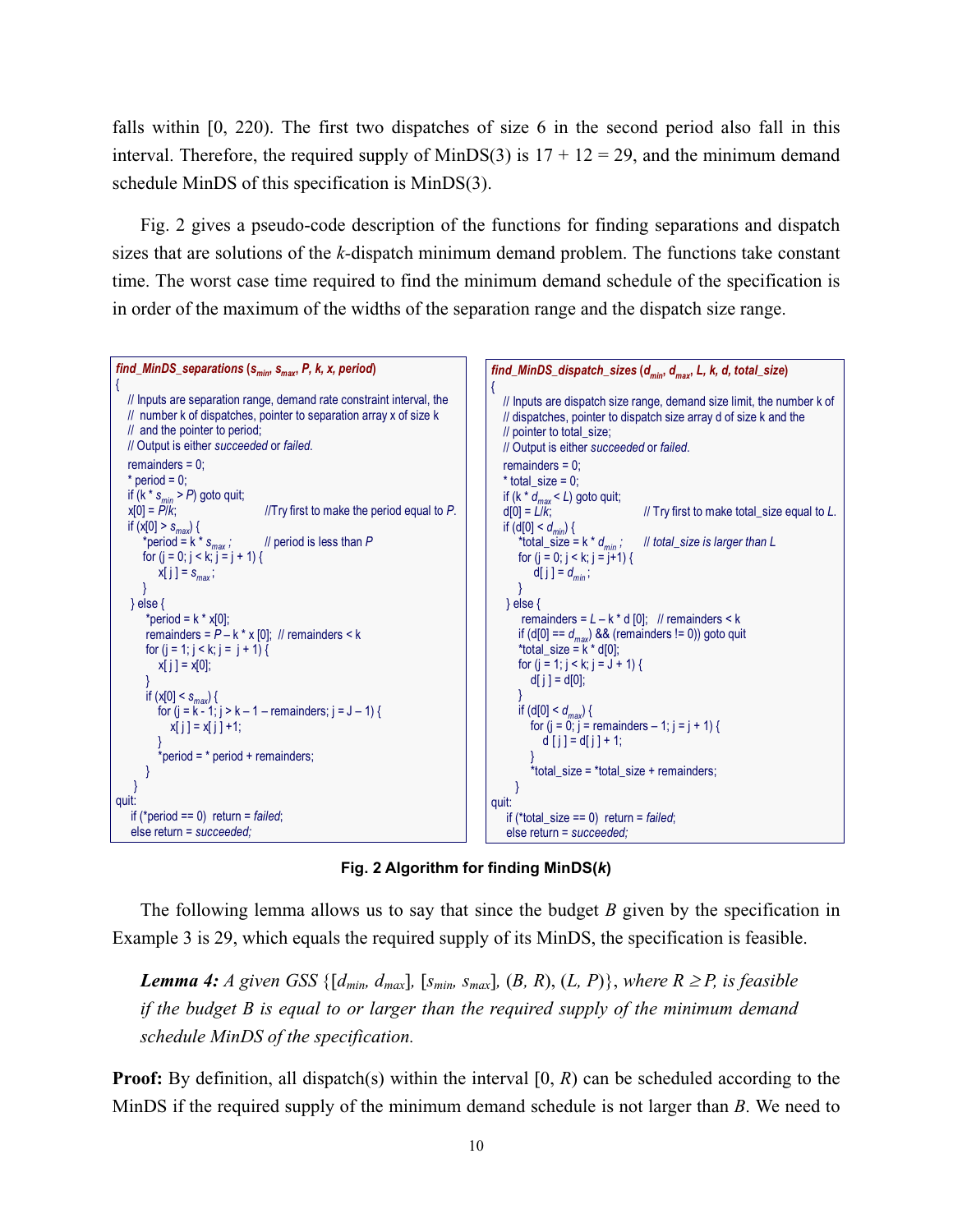show that dispatches after *R* can also be made according to the schedule. Without loss of generality, let us suppose that the required supply of the MinDS is equal to *B*. Let (*t, d*) denote the time and size of the last dispatch before  $R$ , and  $(t', d')$  be the time and size of the first dispatch at or after *R*. The initial segment of the schedule is then  $\{(0, d_0), (t_1, d_1), (t_k, d_{k-1}),$  $(\pi(k), d_0), (\pi(k) + t_1, d_1) \dots (t, d), (t', d') \dots$ .

Also by definition, the current budget immediately after *t* is zero. At time  $R + t_0 < t'$ , the current budget is replenished by  $d_0$ . Because MinDS is well-formed,  $d_0$  is at least equal to  $d'$ , making the dispatch (*t', d'*) feasible. The current budget is replenished again  $R + t_1, \ldots, R + t_{k-l}$ ,  $R + \pi(k)$ ,  $R + \pi(k) + t_1$  and so on by  $d_1, \ldots, d_{k-l}$ ,  $d_0, d_1$ , and so on, respectively, just in time and by amounts sufficient for the dispatches after *t*' to be scheduled according to the MinDS.

Fig. 3 illustrates graphically the feasibility the MinDS of the GSS in Example 3. The top time line shows the first 3 and half periods of the schedule: The dark lines at 0, 52, 158, 210, and so on represent dispatches of size 6. Narrow boxes at 105, 263, and so on represent dispatches of size 5. The dotted line illustrates how the current budget varies as dispatches are made. It becomes zero after the dispatch at 210. The chunk of budget of size 6 consumed at time 0 is replenished at time 220. The bottom time line indicates the subsequent replenishments of size 6, indicated by dark lines, and of size 5, indicated by narrow boxes, at times  $272 (220 + 52)$ ,  $325$  $(220 + 105)$ , ... and so on. We can see that the current budget is always sufficient to meet the demand of the MinDS.





The following corollary states a special case for which the DST test based on Lemma 4 is accurate, i.e., the condition stated by the lemma is both necessary and sufficient.

*Corollary 5: If according to the minimum demand schedule of a GSS* {[*dmin, dmax*]*,*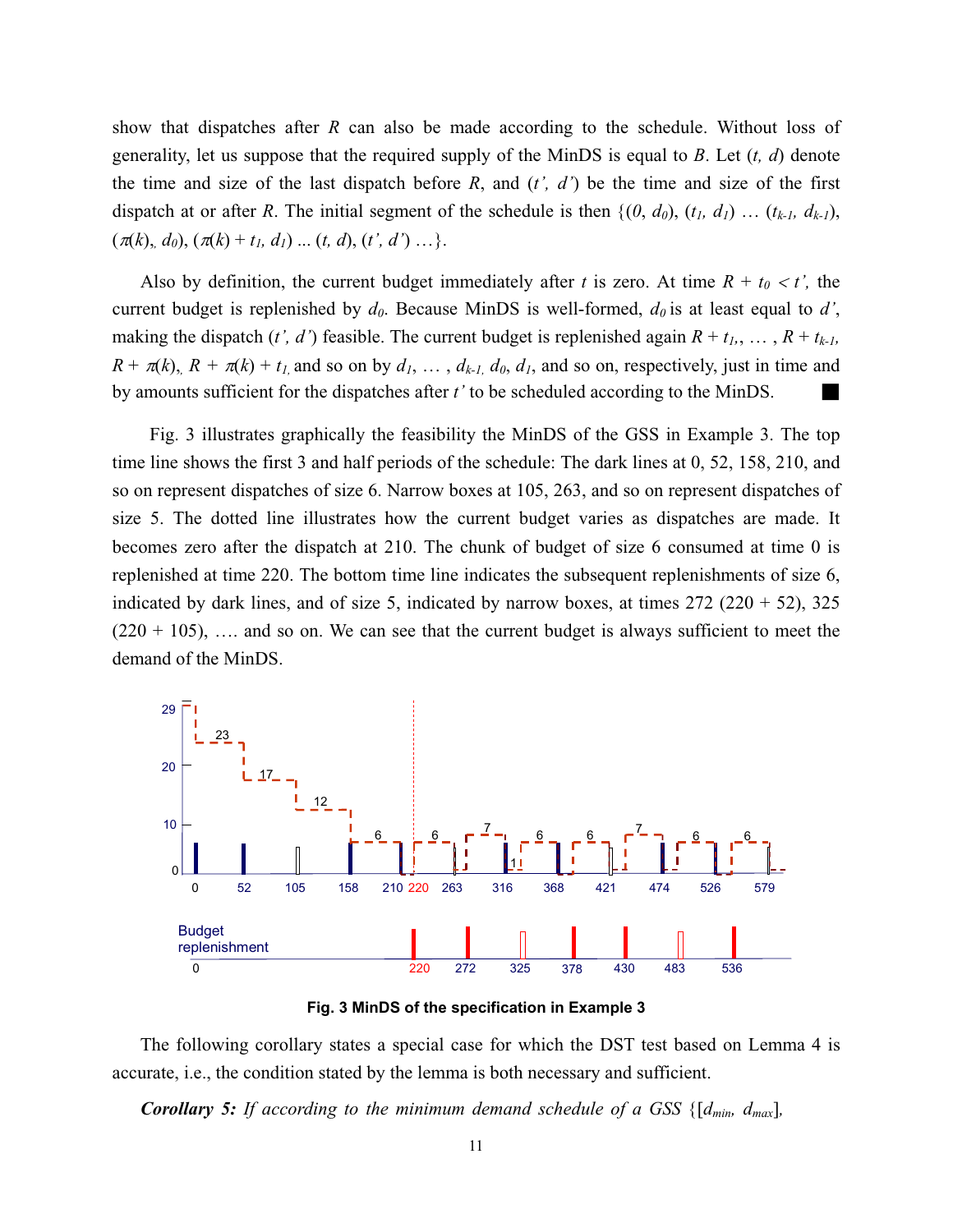$[s_{min}, s_{max}]$ ,  $(B, R), (L, P)$ , where  $R \ge P$ , all dispatches have identical sizes and all *pairs of consecutive dispatches have equal separations, then the GSS is feasible if and only if the budget B is equal to or larger than the required supply of the schedule.* 

A fair question at this point is whether the sufficient condition stated in Lemma 4 is necessary in general. Is it possible for a GSS to have a feasible schedule when the budget *B* is less than the required supply of the specification? To get some insight to this question, we consider the GSS in the following example:

*Example 4*:  $[d_{min}, d_{max}] = [2, 3]$ ,  $[s_{min}, s_{max}] = [5, 5]$ ,  $(L, P) = (10, 20)$ ,  $(B, R) = (B, 26)$ 

The replenishment delay is 26. We want to determine the minimum value of *B* for this specification to be feasible. The top time line in Part (a) of Fig. 4 shows a well-formed minimum demand schedule: It is a 4-dispatch schedule with period 20 and dispatches of sizes 3, 3, 2 and 2. (Again, dark lines and narrow boxes represent dispatches of sizes 3 and 2, respectively.) The required supply is 16. Lemma 4 tells us that the specification is surely feasible if *B* is equal to or larger than 16. The schedule in Part (a) supposes that *B* is equal to 16. After the dispatch of size 3 is made at time 25, the current budget is exhausted. Three units of budget are replenished at time 26. This replenishment, followed by another three units at time 31 and subsequent replenishments at times indicated by the bottom time line, allows the periodic schedule to continue as shown.



**Fig. 4 Example illustrating the tightness of the condition in Lemma 4** 

The top time line in Part (b) of Fig. 4 shows the initial segment of another 4-dispatch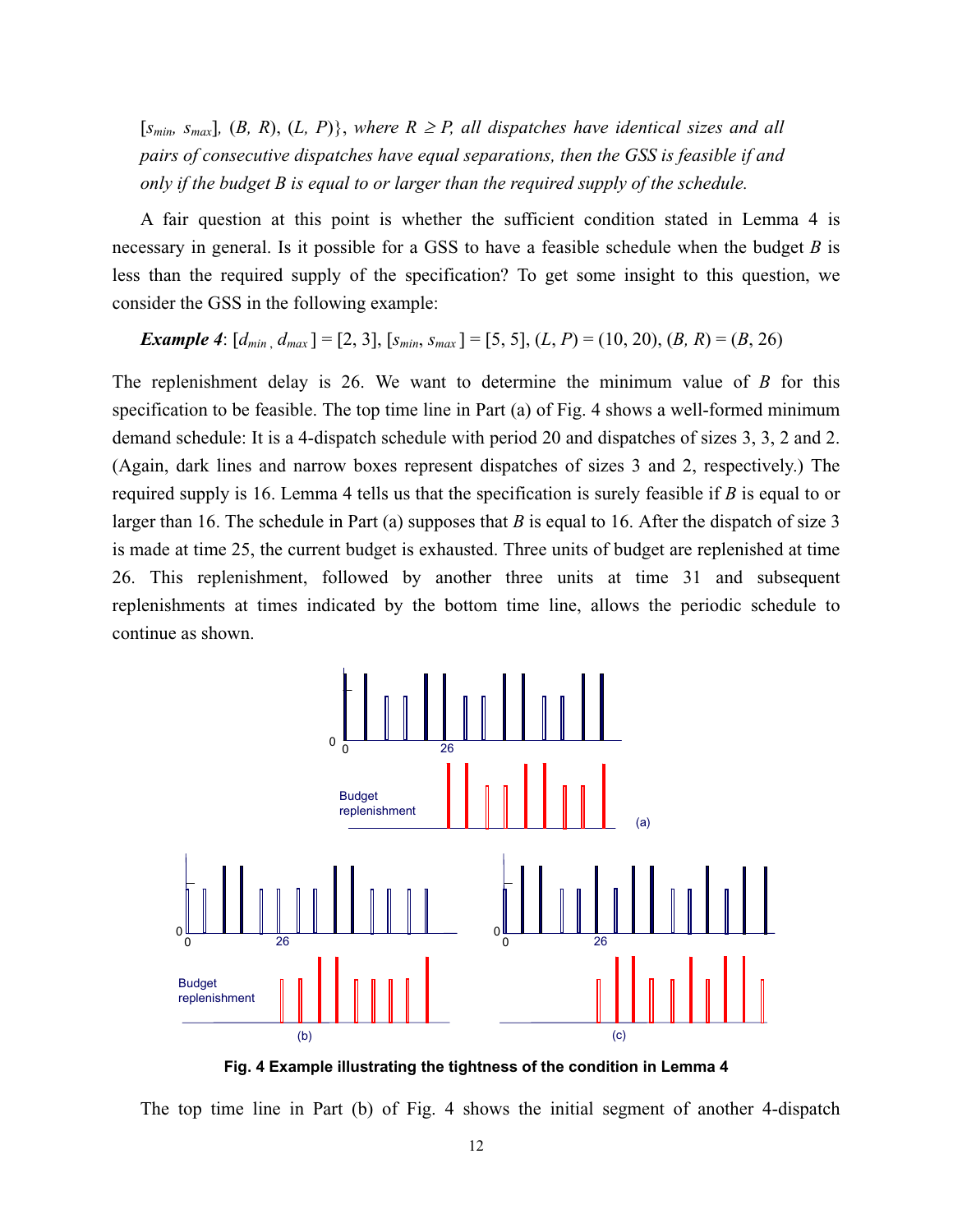minimum demand schedule. Unlike the well-formed MinDS in Part(a), dispatches of size 2 are made before the dispatches of size 3 according to this schedule: The initial segment is given by the 2-tuples  $(0, 2)$ ,  $(5, 2)$ ,  $(10, 3)$ ,  $(15, 3)$ ,  $(20, 2)$  and  $(25, 2)$ . A budget of 14 is sufficient for these dispatches. Suppose that *B* is equal to 14. Just prior to the first replenishment at 26, the current budget is 0. The amounts of budget replenished at 26 and 31 are 2, however. They are insufficient to support two dispatches of size 3 at 30 and 35, forcing the sizes of dispatches at these time instants to be 2. The dispatch schedule allowed by the supply rate of (14, 26) is shown in part (b). Unfortunately, it satisfies neither variants of the (10, 20) demand rate constraint. Part (c) shows yet another 4-dispatch minimum demand schedule: Dispatches of sizes 2, 3, 3, 2, 2, and 3, are made at time 0, 5, 10, 15, 20 and 25. So, suppose that B is equal to 15, sufficient for these dispatches. The bottom time line shows the replenishments starting at time 26. The resultant schedule is given by the top time line. This schedule also does not satisfy the uniform variant of the demand rate constraint (10, 20), but it satisfies the periodic variant.

The condition stated in Lemma 4 appears to be tight for Example 4. Our conjecture is that it is both sufficient and necessary in general, even when dispatches have different sizes and separations according to minimum demand schedule(s) of the specification. Lemma 6 stated below is a weaker statement on the accuracy of the test.

*Lemma 6: A GSS* { $[d_{min}, d_{max}]$ ,  $[s_{min}, s_{max}]$ ,  $(B, R), (L, P)$ }, where  $R \ge P$ , has no *periodic feasible schedule if the required supply of its MinDS is larger than B.* 

**Proof:** Suppose that a GSS has a periodic feasible schedule F, but the test according to Lemma 4 fails. In other words, the required supply  $\Sigma$  of the MinDS is larger than the budget *B*.

In contrast, the fact that *F* is feasible implies that the required supply  $\Sigma_F$  (i.e., the total size of all dispatches in [0, *R*)) of *F* is at most equal to *B*. Let *n* denote the number of dispatches per period according to *F*,  $\delta_F$  denotes the total size of the *n* dispatches in each period, and  $\pi_F$  denotes the length of the periods. Let  $m$  (= Floor  $\left[\frac{R}{\pi_F}\right]$ ) be the number of periods that lie entirely within the replenishment interval [0, R), and  $t = m \pi_F$  is the end of the latest of these periods. The top time line in Fig. 5 illustrates the relationship between these time instants.



**Fig. 5 Periods of** *F* **and MinDS(***n***)**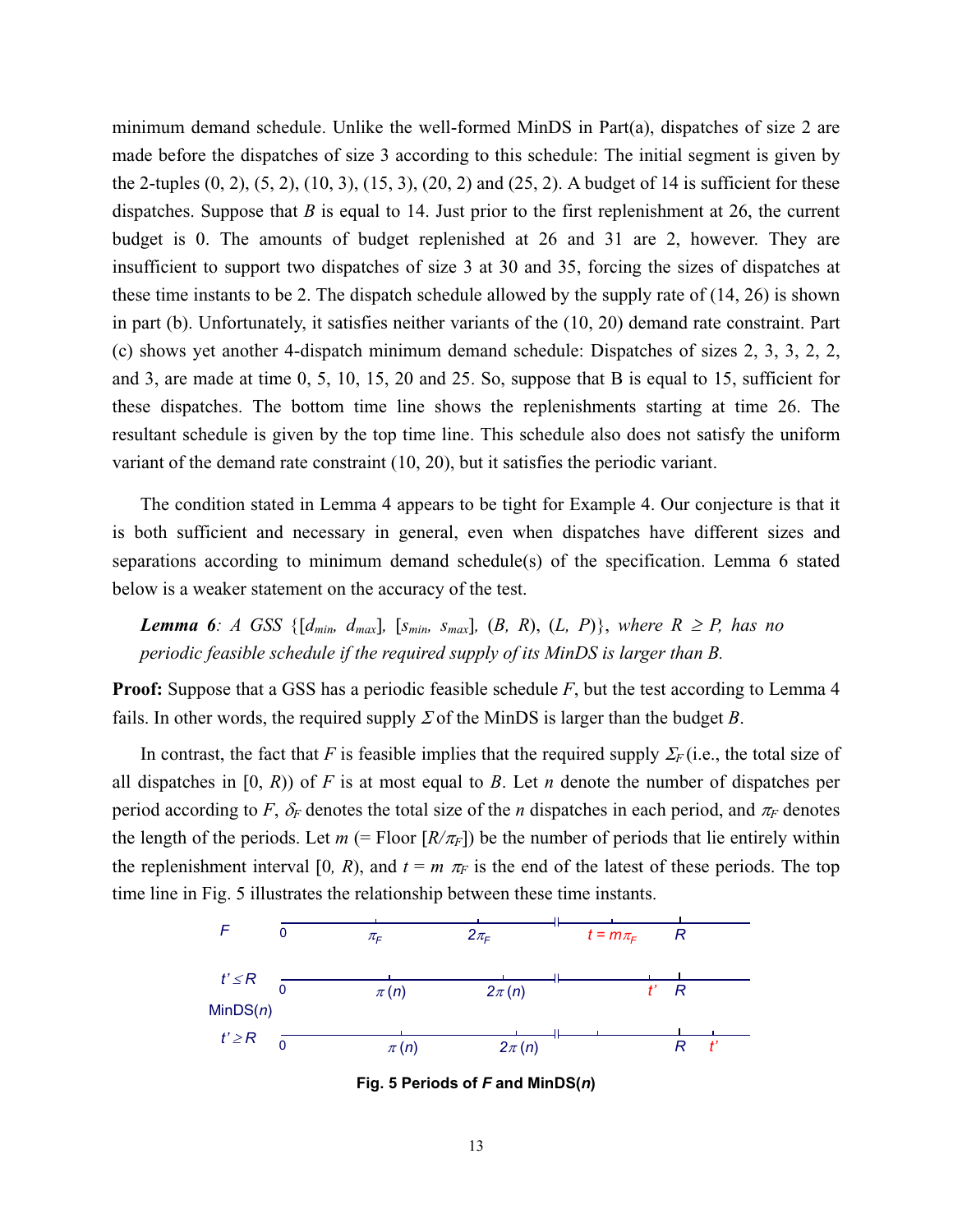The fact that *F* has *n* dispatches per period implies that the *n-*dispatch minimum demand problem has a solution MinDS(*n*). We only need to consider the case that MinDS(*n*) is different from *F*, since MinDS(n) being identical to *F* contradicts our supposition.

By definition of MinDS(*n*), the required supply  $\Sigma(n)$  of MinDS(*n*) is at least equal to the required supply of MinDS. It follows from our supposition that  $\mathcal{Z}(n) \geq \mathcal{Z} > B$ . Furthermore, the total dispatch size  $\delta(n)$  and period  $\pi(n)$  according to MinDS(*n*) is such that  $\delta(n) > L$ ,  $\pi(n) < P$ ,  $\pi_F \leq \pi(n)$ , and  $\delta_F \geq \delta(n)$ . We can, therefore, conclude that the end  $t' = m \pi(n)$  of the *m*-th period according to MinDS(*n*) is equal to or later than *t.* The bottom two time lines in Fig. 5 illustrate the two cases,  $t' < R$  and  $t' \geq R$ , when t' is compared with R:

In the former case, the fact  $R - t \ge R - t'$  follows from the inequality  $\pi_F \le \pi(n)$ . Let  $\varepsilon_F$  denote the total size of all dispatches in the interval  $[t, R)$  according to  $F$ .  $\varepsilon(n)$  denotes the total size of all dispatches in [*t', R*) according to MinDS(*n*). By supposition  $\Sigma(n) > \Sigma > \Sigma_F$  and the property  $\delta_F \ge$  $\delta(n)$  of MinDS(*n*), we have  $\varepsilon(n) > \varepsilon_F$ . Since the schedules are periodic, this inequality implies that the total size of dispatches in the initial segment  $[0, R - t)$  according to *F* is smaller than the total size of dispatches in the initial segment  $[0, R - t')$  according to MinDS $(n)$ . This fact in turn implies that the total budget (being at most equal to  $\varepsilon_F$ ) replenished according to *F* in [*R*, 2*R* – *t*) is less than the total budget replenished according to MinDS(n) in  $[R, 2R - t]$ . The smaller replenishment in turn leads to a smaller total size of dispatches scheduled in [*R, 2R – t*) according to *F* than the total size of dispatches scheduled in  $[R, 2R - t')$  according to MinDS(*n*). Again, because the schedules are periodic, we can conclude that the total size of dispatches scheduled in  $[R - t, 2R - 2t)$  (and the budget replenished in  $[2R - t, 3R - 2t)$ ) according to F is smaller than the total size of dispatches scheduled in  $[R - t', 2R - 2t')$  (and the budget replenished in the interval  $[2R - t^{\prime}, 3R - 2t^{\prime}]$  of length  $R - t^{\prime}$  according to MinDS(*n*). Repeating this argument, we eventually come to the conclusion that the total dispatch size  $\delta_F$  per period according to F is less than the total dispatch size  $\delta$  (*n*) according to MinDS(*n*). The conclusion contradicts the definition of *n*-dispatch minimum demand schedule.

In the case of  $t' \ge R$ , we must have  $\Sigma(n) \le \Sigma_F \le B$ . This contradicts our supposition that  $\Sigma(n)$  $\mathcal{E} > B$ . Since both cases lead to contradictions, the supposition that a GSS has a periodic feasible schedule when it fails the DST test must be false.

### **4 Feasibility Test Based on Maximum Supply Schedule**

When the replenishment delay is smaller than the demand rate constraint interval, the demand versus supply feasibility test first constructs a (periodic) maximum supply schedule. A *k*-dispatch schedule, defined by  $\{(t_0, d_0), (t_1, d_1) \dots (t_k, d_k)\}\$  and  $x_i = t_i - t_{i-1}$  for  $0 < i \leq k$ , is a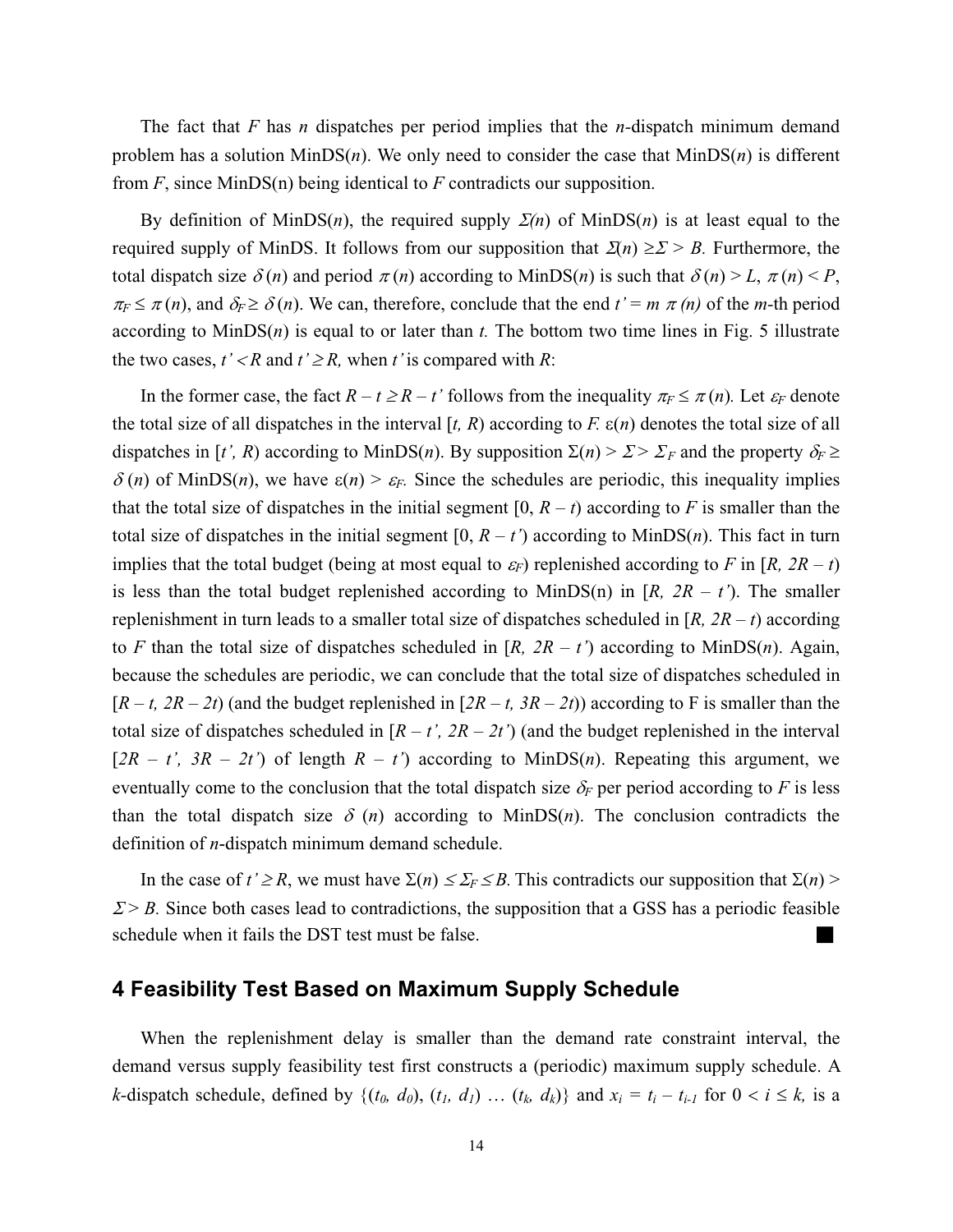*k*-dispatch maximum supply schedule for a given set  $\{[d_{min}, d_{max}]$ ,  $[s_{min}, s_{max}]$ ,  $(B, R), (L, P)\}$  of constraint parameters when the dispatch sizes and separations in each period are solutions of the following two-part problem.

#### *k-Dispatch Maximum Supply Problem:*

- (1) *Find integers*  $x_1, x_2, \ldots, x_k$  that minimize  $\pi(k) = \sum_{1 \leq j \leq k} x_j$  subject to the *constraints s*  $_{min} \le x_i \le s$   $_{max}$  *for i = 1, 2, ... k and*  $\pi(k) \ge R$ *.*
- (2) Find integers  $d_0, d_1, \ldots, d_{k-1}$  that maximizes  $\delta(k) = \sum_{0 \leq i \leq k-1} d_i$  subject to the *constraints*  $d_{min} \leq d_i \leq d_{max}$  *for*  $i = 1, 2, ...$  *k and*  $\delta(k) \leq B$ *.*

We call the schedule  $MaxSS(k)$  for short. The schedule has a shorter period and a larger total dispatch size than any *k*-dispatch schedule that meets the supply rate constraint (*B, R*). Because the coefficients of objective functions are equal to 1, we can confine our attention to well-formed schedules as we did in the case of minimum demand schedules.

*Corollary 7: If the k-dispatch minimum supply problem admits a solution, then there is a well-formed k-dispatch maximum supply schedule MaxDS(k).* 

Like the *k*-dispatch minimum demand schedule, the well-form *k*-dispatch maximum supply schedule can be found in constant time in a way similar to that described in Fig. 2.

To illustrate, we return to Example 1. We note that the constraint  $\pi(k) \ge 79$  and  $\delta(k) \le 10$ , together with size and separation ranges being [5, 6] and [45, 46], respectively, means that  $k = 2$ is the only choice. The MaxSS(2) is given by  $\{(0, 5), (45, 5), (90, 5), (135, 5), (180, 5), ...\}$ . Its period is  $\pi(2) = 90$  and total dispatch size is  $\delta(2) = 10$ . This schedule does not meet the demand rate constraint  $(L, P) = (17, 159)$ -*uniform*, because the total size of all dispatches within the time interval [1, 160) is only 15, less than the required minimum total size of 17. To determine whether (17, 159)-periodic constraint is satisfied, we segment time into periods of length 159. The schedule does not meet the periodic variant of (17, 159) constraint because one of the periods falls in the interval [636, 795) and the total size of dispatches in that interval is only 15. Since even the maximum supply schedule fails in this respect, we can conclude that the specification in this example is not feasible as we did in the previous section.

The test used on Example 1 can be stated in general in terms of the maximum supply schedule of the specification and the available supply of the schedule: The *available supply* of a *k*-dispatch maximum supply schedule is the minimum of the total sizes of dispatches scheduled according to the MaxSS(*k*) in demand rate constraint intervals [*t, t* +*L*) for all  $t \ge 0$  in the duration of the schedule. The *maximum supply schedule* (MaxSS) of the given specification is a schedule that has the maximum available supply among MaxSS(*k*) for all feasible values of *k.*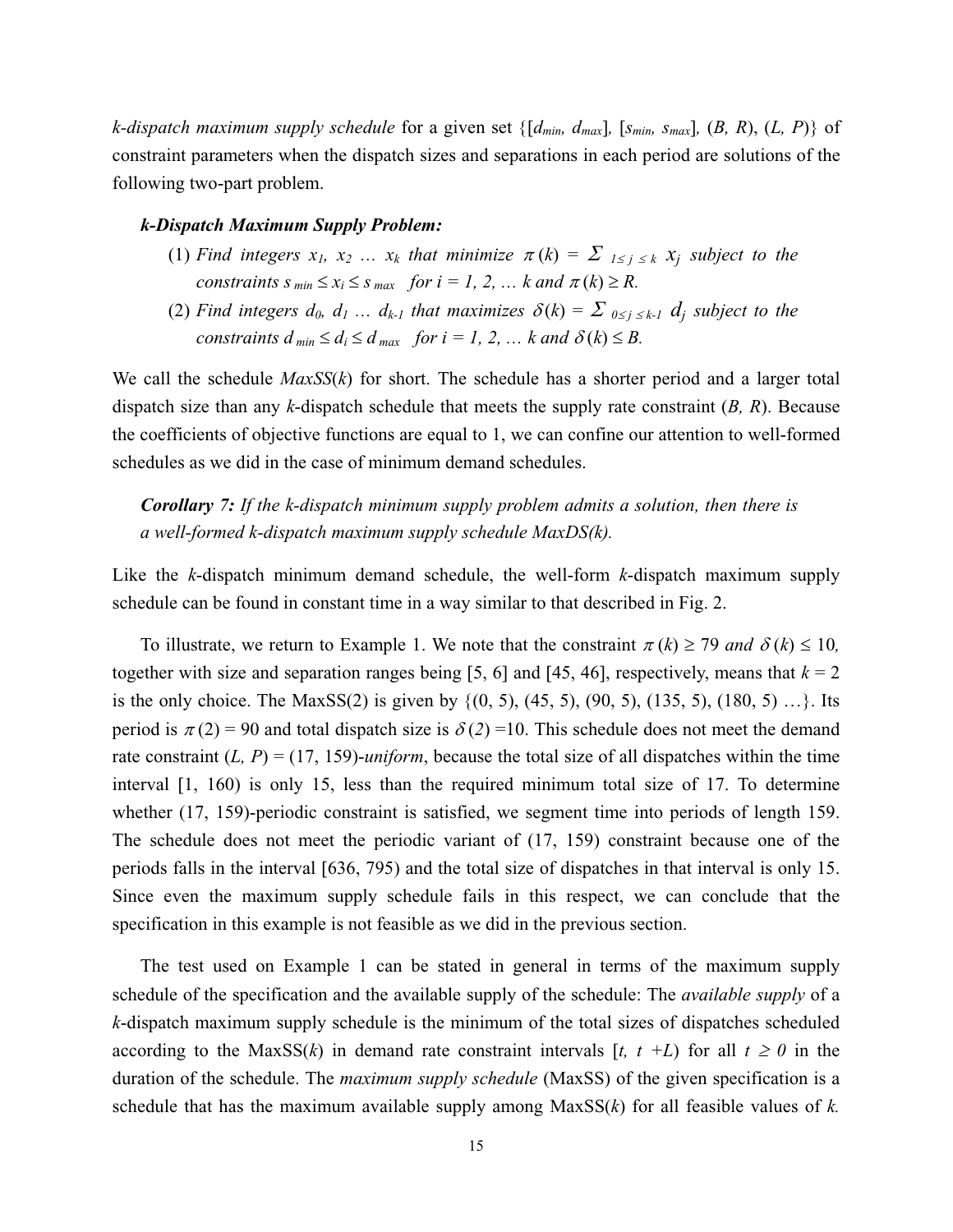The available supply of MaxSS(2) in the previous example is the total size of dispatches in the interval [1, 160 ), which is equal to 15. In this case, MaxSS(2) is the MaxSS. Similar to MinDS presented in the previous section, the worst case time required to find the MaxSS of a specification is in order of the maximum of widths of separation and dispatch size ranges.

Below is another illustrative example. It is similar to Example 1, except that the ranges of both dispatch size and separation are wider.

**Example 5:** 
$$
[d_{min}, d_{max}] = [3, 10], [s_{min}, s_{max}] = [45, 80], (B, R) = (10, 79), (L, P) = (17, 159)
$$

For this specification, the *k*-dispatch maximum supply problem has a solution for  $k = 1$ . MaxSS(1) is defined by {(0, 10), (79, 10), (158, 10), ….};  $\pi$  (1) = 79 and  $\delta$  (k) = 10. The problem also admits a solution for  $k = 2$ : MaxSS(2) is  $\{(0, 5), (45, 5), (90, 5), (135, 5), ...\}$ . The available supply of MaxSS(1) is 20 while the available supply of MaxSS(2) is 15. Hence the MaxSS is MaxSS(1). The following lemma allows us to say that this specification is feasible because its available supply is no less than the lower bound  $L = 17$ .

*Lemma 8: A given GSS* { $[d_{min}, d_{max}$ *,*  $[s_{min}, s_{max}]$ *,*  $(B, R)$ *,*  $(L, P)$ *}, where*  $R \leq P$ *, is feasible if the lower bound L of total size in any demand rate constraint interval is at most equal to the available supply of the maximum supply schedule MaxSS of the specification.* 

The proof, being similar to that of Lemma 4, is omitted here: The fact that the condition stated by the lemma is sufficient to ensure feasibility follows directly from the definitions of maximum supply schedule and its available supply.

Like the question regarding the condition stated in Lemma 4, we do not know for sure whether the condition stated in Lemma 8 is necessary. Our conjecture is that a general GSS does not have a feasible schedule if its available supply is smaller than the lower bound *L* given by the demand rate constraint. However, as in the case of  $R > P$ , the condition is both necessary and sufficient for the existence of periodic feasible schedules. The proof of this statement is similar to that of Lemma 7. The following theorem on DST follows from the above lemmas and corollaries.

*Theorem 9: A given GSS*  $\{[d_{min}, d_{max}]\}$ ,  $[s_{min}, s_{max}]$ ,  $(B, R), (L, P)\}$  *is feasible if it passes the demand versus supply test. It has no feasible periodic schedule if it fails the test.* 

## **5 Heuristic Scheduling Algorithms**

We recall that if a GSS passes the DST test, the feasible dispatch schedule found by the scheme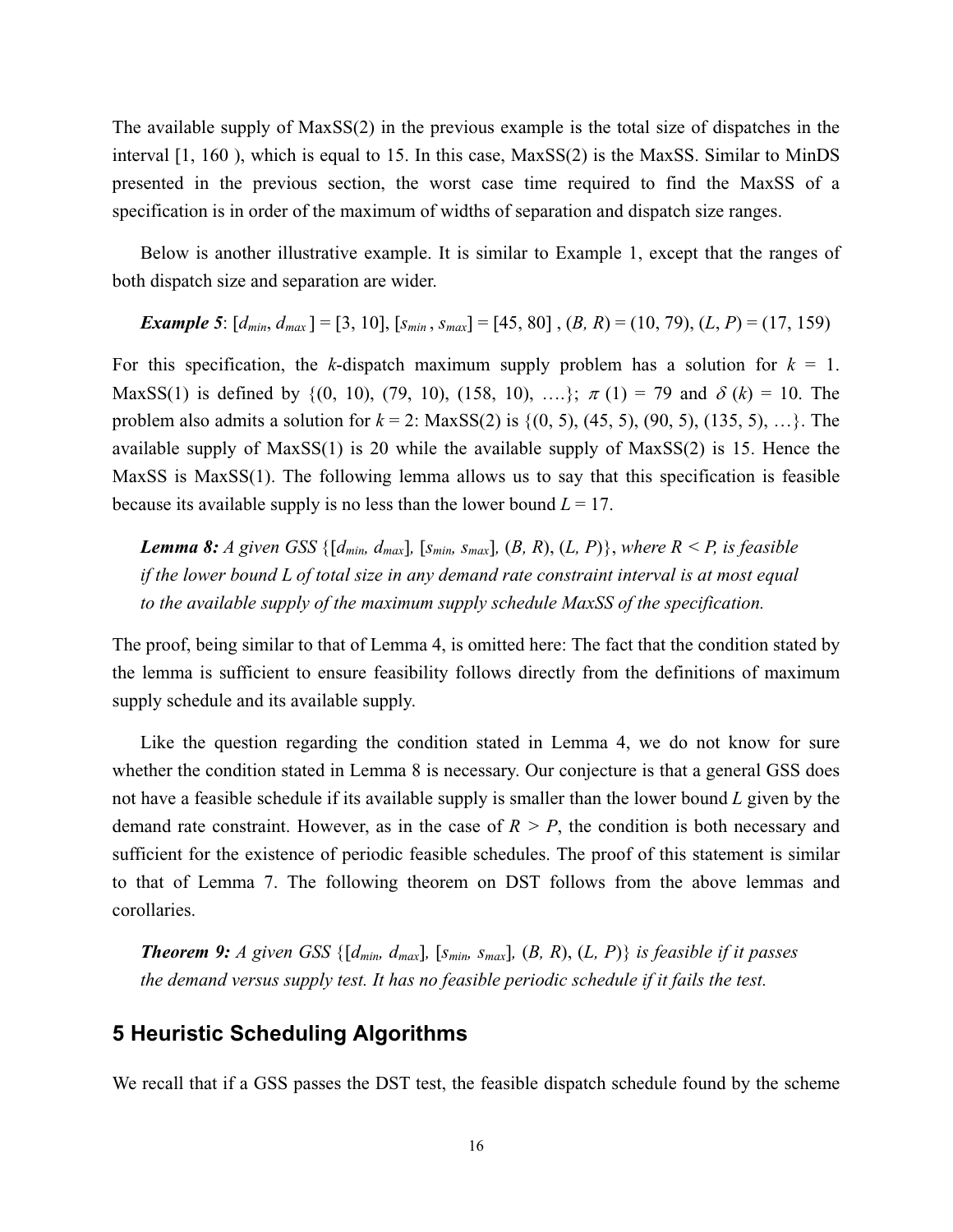is either a minimum demand schedule or a maximum supply schedule. The total size of dispatches in each demand rate constraint interval or supply rate constraint interval is either minimized or maximized. In this respect, the schedule may not be ideal for some applications. Indeed, as performance data presented in the next section will show, a schedule thus found is rigid, as it offers little tolerance to deviation from scheduled dispatch times. This is the reason that we designed the families of heuristic dispatch scheduling algorithms listed in Table 1. (They are called dosage selection algorithms when used for choosing dose sizes and scheduling the doses of a medication [1].) All the algorithms take constant time and generate periodic schedules.

| Independent                                                      |                                                           | <b>Rate-Guided</b>                                                                |                                                                                   |
|------------------------------------------------------------------|-----------------------------------------------------------|-----------------------------------------------------------------------------------|-----------------------------------------------------------------------------------|
| Maximum<br><b>Minimum</b><br>Likely_Large<br><b>Likely Small</b> | Average<br><b>Uniform</b><br>Random_Large<br>Random Small | MaxS AMAP<br>MinS AMAP<br>MaxD AMAP<br>MinD AMAP<br><b>AveS AMAP</b><br>AveD AMAP | MaxS ALAP<br>MinS ALAP<br>MaxD ALAP<br>MinD ALAP<br><b>AveS ALAP</b><br>AveD ALAP |

**TABLE 1 Dispatch scheduling algorithms** 

*Independent algorithms* listed in the left half of the table make independent choices of the sizes and separations for individual dispatches. The four in the first column choose boundary values: Their choices (*d*, *s*) of dispatch size and separation are  $(d_{max, S_{min}})$ ,  $(d_{min, S_{max}})$ ,  $(d_{max, S_{max}})$ and (*dmin, smin*), respectively, for all dispatches. The Average Algorithm uses average dispatch size and average separation. The last three in this group make independent random choices for each dispatch. Uniform Algorithm chooses for *d* and *s* from uniform distributions over the respective ranges of the parameters. Random\_Large and Random\_Small randomly select *d* and *s* from right triangle shape probability density functions over the dispatch size and separation ranges. For the former, the right angles of the dispatch size and separation probability density functions are at *dmax* and *smin*, respectively, while for the latter, they are at *dmin* and *smax*.

In contrast, *rate-guided algorithms* make correlated choices of dispatch size and separation. Each of these algorithms starts by fixing one of these constraint parameters and then uses either supply rate constraint or demand rate constraint to guide the choice of the second parameter. The first parts in the names of these algorithms tell us their choices of the first parameter: *MaxS*, *MinS*, *MaxD*, *MinD*, *AveD* and *AveS* indicate that the choices of the algorithms are  $s = s_{max}$ ,  $s =$  $s_{min}$ ,  $d = d_{max}$ ,  $d = d_{min}$ ,  $d = (d_{max} + d_{min})/2$ , and  $s = (s_{max} + s_{min})/2$ , respectively.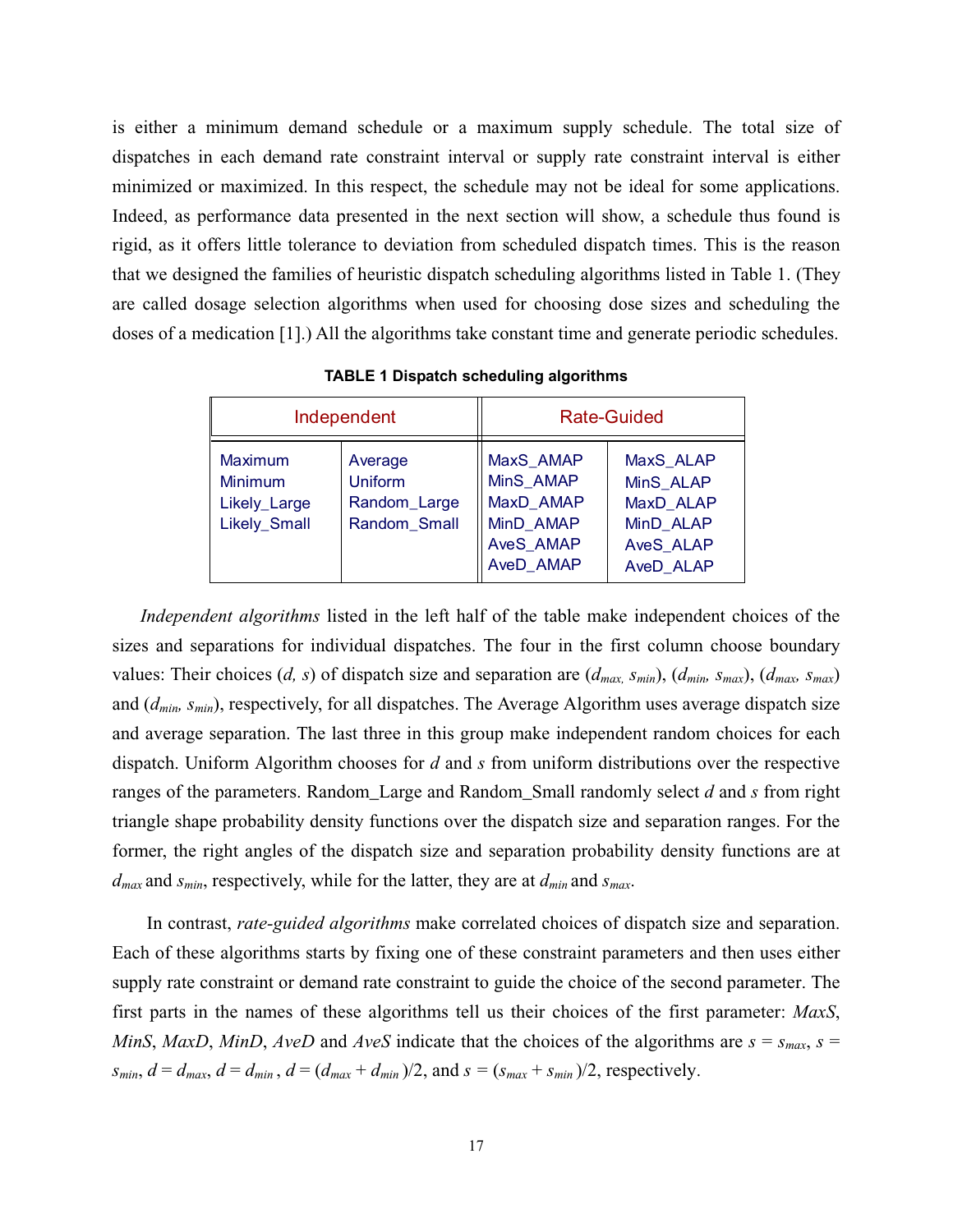The algorithms with *AMAP* (*As Much As Possible*) in their names use the supply rate (*B, R*) to guide the choice of the second constraint parameter. In essence, the algorithms try to make the total dispatch size in each interval of length *R* as close to the upper limit *B* as possible, hence the name. These algorithms resemble maximum supply scheduling. When the dispatch size *d* is chosen first, the algorithms chooses as separation *s* the value closest to Ceil[*R* / Floor[*B/d*]] in the separation range. If *s* is first chosen, *d* is the dispatch size closest to Floor[*B* / Ceil[*R/s*]]. Algorithms with *ALAP* (*As Little As Possible*) in their names use the demand rate (*L, P*) as the guide. They try to make the total size of dispatches in each interval *P* as close to the lower limit *L* as possible. In this sense, ALAP algorithms do minimum demand scheduling. If *s* is first chosen, then *d* is the dispatch size closest to Ceil[*L* / *Floor*[*P/s*]]. If *d* is first chosen, *s* is the separation closest to Floor[*P* / Ceil[*L/d*]].

#### **6 Relative Performance**

To compare the relative performance of the heuristics in Table 1 with each other and with the DST scheme, we implemented the algorithms and used them in a simulation experiment to find feasible schedules for synthetic general schedule specifications: The parameters that define the dispatch size, separation and rate constraints in each sample specification were generated randomly. Specifically, separation and interval parameters  $s_{min}$ ,  $s_{max}$ , R and P were chosen independently from the uniform distribution [0, 20160]. (If time granularity is 30 seconds, the maximum value 20160 of a separation or interval parameter is equal to seven days. If time granularity is 10 minutes, then the maximum value is 140 days.) Parameters  $d_{min}$ ,  $d_{max}$ ,  $B$ , and  $L$ constraining sizes of individual dispatches and the total size of dispatches in a rate constraint interval were chosen from the uniform distributions [0, 50]. After each sample GSS was generated, we tested it for consistency, i.e., whether its constraint parameters satisfy all the necessary conditions stated in Theorem 1. The sample is discarded if it fails the test. 53.69% of thus generated GSS samples passed the test. The data were collected from a sufficient number of samples to make the statistical error in each of the estimated performance measures less than 2%.

The performance data thus obtained are summarized in Fig.6. We compare the heuristics with each other and with the DST scheme according to three criteria. First, *success rate* of an algorithm is the fraction of all consistent specifications for which the algorithm succeeded in finding a feasible schedule. This criterion is commonly used to measure the effectiveness of suboptimal scheduling algorithms.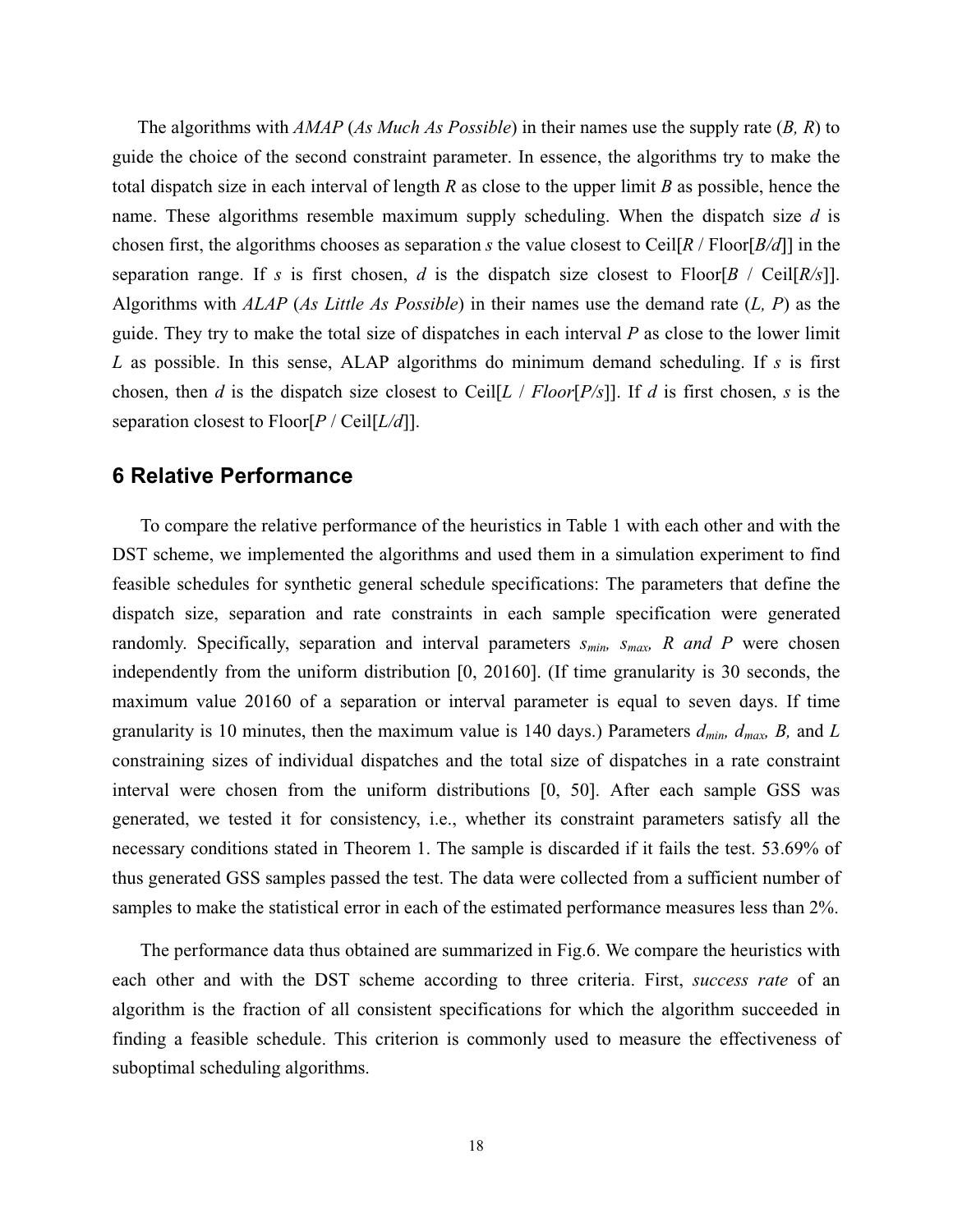

**Fig 6 Relative performance of dispatch scheduling algorithms** 

The other two criteria, maximum allowed tardiness and usage separation range, measure the quality of the resultant schedule. To define them, let  $\phi$  denote the time selected by an algorithm for a dispatch. Let  $\phi_{\text{latest}}$  (> $\phi$ ) denote the latest time to which the dispatch can be postponed without violating separation and rate constraints. The *maximum allowed tardiness* (*MAT*) of the dispatch is the difference  $\phi_{\text{latest}} - \phi$  between these time instants. As an example, suppose that the dispatches are dispensing of doses of a medication. Then the user can be late taking the current dose by as much as the MAT of the dose. The scheduler must re-compute the schedule and reschedule the current and subsequent doses in order to avoid non-compliance whenever the user is tardy by more than this amount. The *MAT of a schedule* is the minimum of the MAT of all dispatches according to the schedule. Clearly, the larger the MAT of a schedule, the more flexible is the schedule, and the better is the algorithm that finds the schedule.

Let  $\phi_{\text{earliest}} (\leq \phi)$  denote the earliest time at which the current dispatch can be made without violating any constraint. The difference  $\phi_{\text{latest}} - \phi_{\text{earliest}}$  is called the *usable separation range* with respect to the dispatch. The *usable separation range of a schedule* is the minimum usable separation ranges with respect to all dispatches according to the schedule. This deviation from nominal dispatch time quantifies the leeway the schedule allows in the actual time for the dispatch to be made. The larger the allowed deviation, the better is the schedule.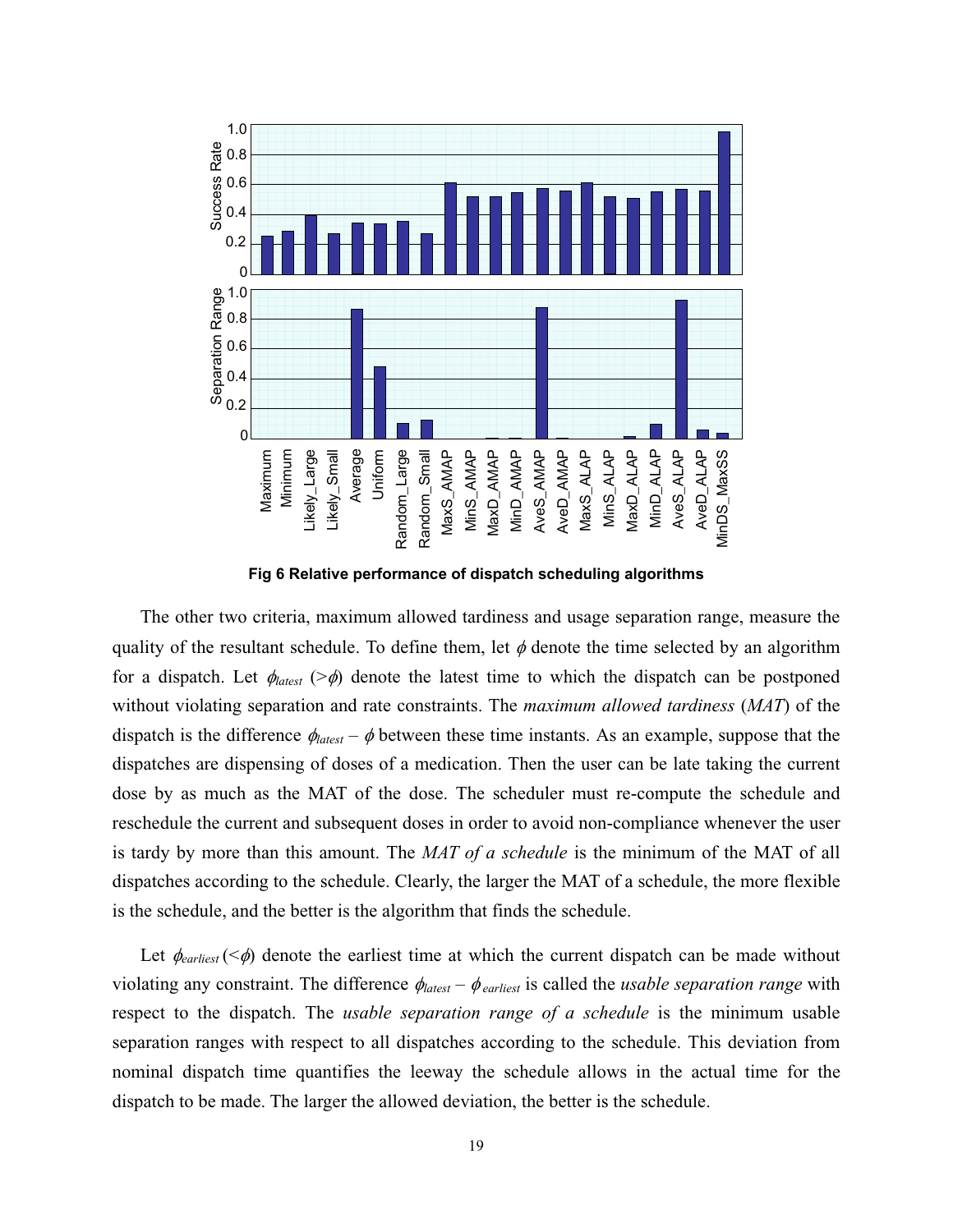The performance summary in Fig.6 lists the success rates and usable separation ranges of the heuristics in Table 1 and the DST algorithm (labeled as MinDS-MaxSS). Separation range is normalized with respect to the width of the nominal separation range given by the GSS. The reason for omitting data on MAT is that the usable separation range of each dispatch is twice the MAT of the dispatch, and hence, the usable separation range of a schedule is twice the MAT allowed by the schedule.

 Fig. 6 shows that according to success rate, rate-guided algorithms perform significantly better than independent algorithms. The DST scheme has a success rate of 94%. None of the tested heuristic algorithms succeeded in finding feasible schedules of consistent specifications which failed the DST test. Since all the tested heuristic algorithms generate only periodic schedules, this result on the DST scheme follows directly from its optimality among this class of algorithms, as stated in Theorem 9. Nevertheless, the fact that its success rate is over 30% better than the best of these algorithms is somewhat surprising.

It is quite a different story, however, when the algorithms are compared according to usable separation range. As expected, algorithms that use minimum or maximum separation as separation parameter offer zero usable separation range. These algorithms are Maximum, Minimum, Likely-large, Likely-small, MaxS\_AMAP, MaxS\_ALAP, MinS\_AMAP, and MinS\_ALAP. The DST schemes does not fare much better in this respect either. This means that the minimum demand or maximum supply schedules of most specifications offer the user with little or no flexibility. For maximum flexibility, we should use algorithms that use average separation whenever the algorithms can find a feasible schedule. A conclusion is, therefore, AveS\_AMAP and AveS\_ALAP offer the best compromise.

#### **7 Summary**

We described in previous sections periodic algorithms for scheduling dispatches according to general schedule specifications that constrain the sizes and separations of the dispatches. This class of algorithms is said to be periodic because the schedules produced by them are periodic. The constraints considered here are ranges of dispatch size and separation of individual dispatches, as well as upper and lower limits of total size of dispatches in specified time intervals. The running time of the DST (demand versus supply test) scheme is in order of the larger of the width of the size range and the width of the separation range. The others take constant time.

The DST scheme is optimal among periodic algorithms from the view point of effectiveness: If the scheme fails to find a feasible schedule for a GSS, then no periodic algorithm can find a feasible schedule. The success rate of the scheme for randomly generated sample specifications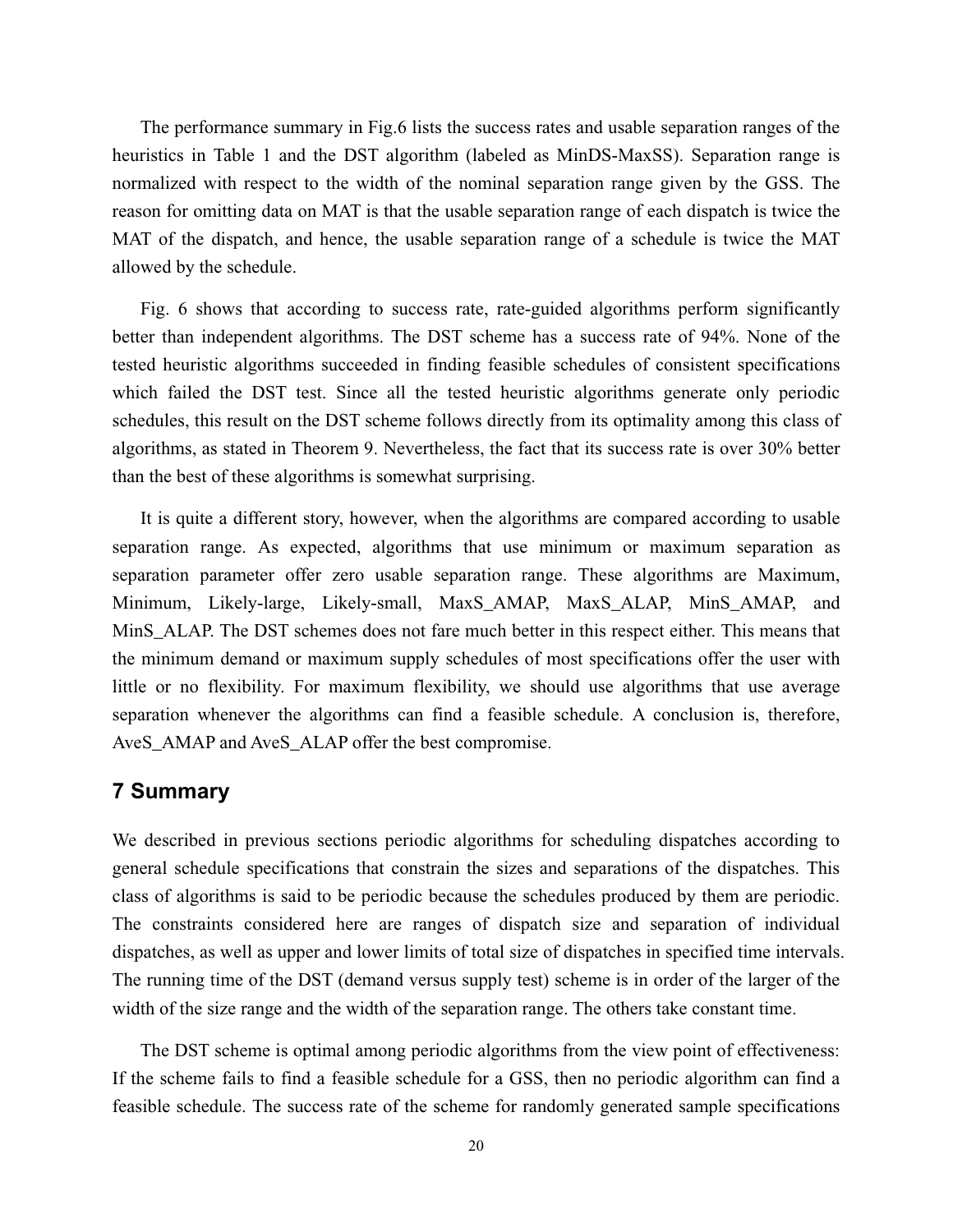is 94%, much better than other heuristic periodic algorithms that were evaluated. Unfortunately, the schedules produced by the DST scheme are poor from the user's point of view. They offer little or no tolerance to timing deviation: Some constraint(s) may be violated when some dispatch is made later or earlier than the time chosen by the schedule. We quantify this aspect of quality by usable separation range or maximum allowed tardiness. When compared according to these criteria, AveS\_AMAP and AveS\_ALAP algorithms are the best. For each dispatch, these algorithms first choose as the separation from the previous dispatch the average of *smin* and *smax.* AveS\_AMAP chooses the maximum dispatch size that meets the supply rate (*B, R*) constraint, while the AveS\_ALAP choose the minimum dispatch size that meets the demand rate (*L, P*) constraint. These algorithms allow each dispatch to be late (or early) by over 40% of the separation range. On the other hand, they may miss existing feasible periodic schedules by almost a third of the time.

Whether the DST scheme is optimal amongst all scheduling algorithms, including algorithms that produce non-periodic schedules, remains to be a question. Settling this question with a proof of the affirmative or a counter example is part of our current work.

We have confined our attention to the case where the size and separation ranges are contiguous. For some applications, the separation between a pair of dispatches may be in one of many disjoint ranges. The problem of finding feasible schedules becomes considerable more complex with this generalization. Along another dimension, there may be multiple streams of dispatches to be scheduled, each of which is constrained by a different set of parameters. As examples, the scheduler of a medication dispenser often needs to schedule doses of multiple medications, and a supplier may need to schedule the deliveries of multiple produces. It is desirable to bunch dispatches from different streams. This means that the users take medications a fewer number of times per day, and in the case of produce delivery, the supplier runs to the grocer less frequently. We are developing algorithms that yield good quality in this respect.

#### **Acknowledgements**

The authors wish to thank Professor C. S. Shih and Mr. H. C. Yen for their valuable suggestions and Mr. Y. F. Chen for his help with simulation. The work is partially supported by Taiwan Academia Sinica thematic project SISARL.

#### **References**

[1] P. H. Tsai, H. C. Yeh, C. Y. Yu, P. C. Hsiu, C. S. Shih and J. W. S. Liu, "Compliance Enforcement of Temporal and Dosage Constraints," Proceedings of I*EEE Real-Time Systems*